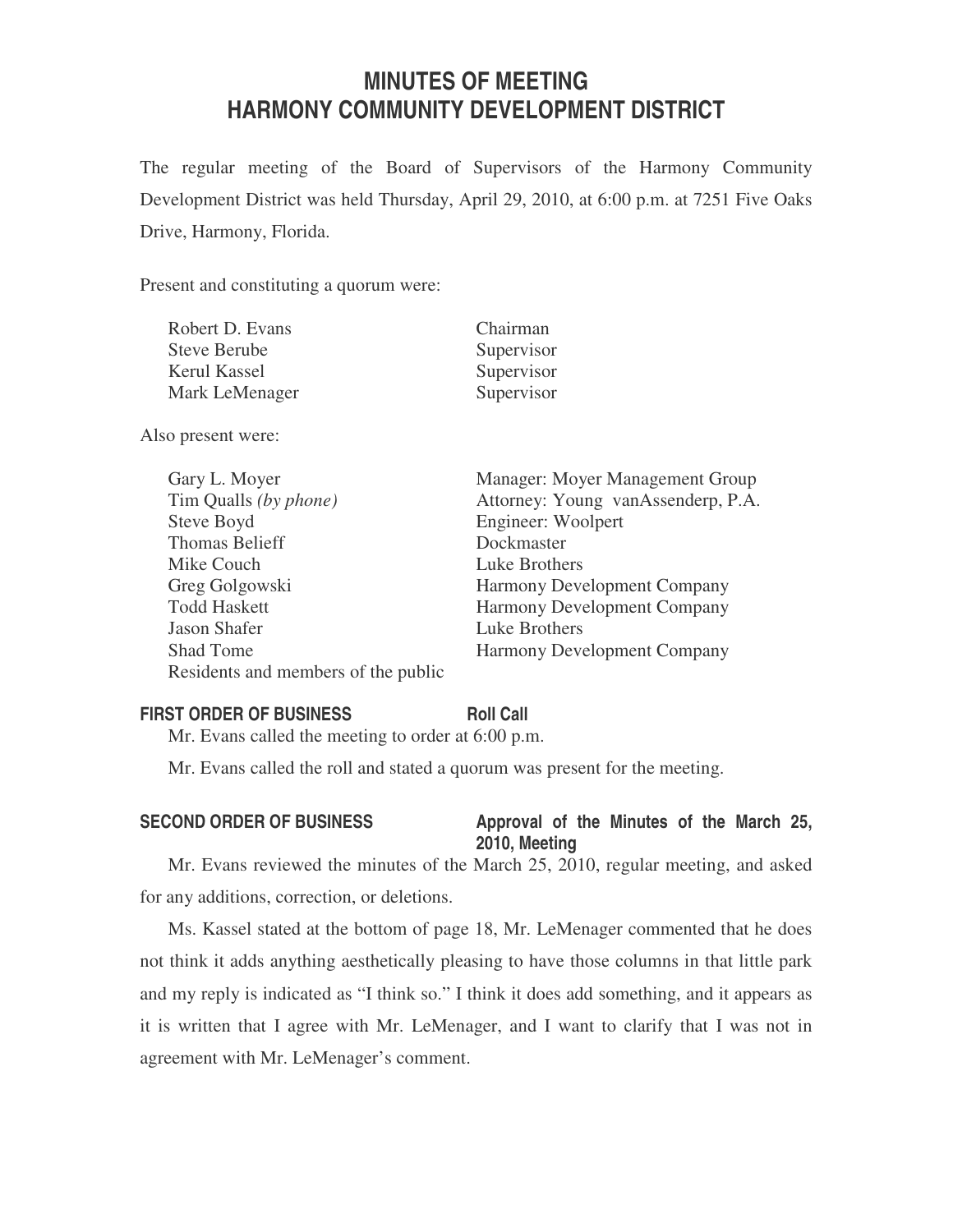On MOTION by Mr. LeMenager, seconded by Ms. Kassel, with all in favor, approval was given to the minutes of the March 25, 2010, regular meeting, as amended.

### **THIRD ORDER OF BUSINESS Subcontractor Reports**

## **A. Landscaping – Luke Brothers**

Mr. Shafer reviewed the monthly landscaping report as contained in the agenda package and is available for public review in the District Office during normal business hours.

Mr. Berube stated I would like to distribute some photographs that I took that are numbered. Photographs 1, 3 and 4 denote fertilizer left in the street, shown by all the brown spots. It starts at the Harmony School and goes to the dog park, which is more than a mile of fertilizer spread in the street. I watched it being applied and no one blew it away. These photographs were taken the following day. Photograph 3 is on Schoolhouse Road near Cat Brier, and in the center of the picture, it shows white dust remaining, which is two days after fertilization. These are fertilizer stains in the road. In and of itself, it is not a big deal, except that is two feet from the storm drain that goes into our ponds. I pointed this out to Mr. Shafer a couple weeks ago and he was apologetic, but they are not cleaning up after fertilization.

Mr. Evans asked when you noticed it was being left in the street, did you notify the management company or Mr. Haskett?

Mr. Berube stated no, I did not realize it would be a problem. It happened at 3:30 p.m. and I followed up the next morning. I made no notifications other than to Mr. Shafer several days later. Photograph 2 is weeds growing in the Estates ponds and the Lakeshore Park pond areas on April 7. Those weeds are an average of 12 to 15 inches tall. As far as I can tell, there has been no treatment of the weeds since it has been mowed and they have grown back. Photograph 6 is an entrance to Lakeshore Park. Photograph 5 is on Schoolhouse Road and there are weeds in the CDD right-of-way that is maintained by Luke Brothers. Since then, it has been mowed but there has been no effort to eradicate the weeds. As far as I can tell, there has been no treatment of weeds by chemical means. They are just mowed over and left as they appear today. There are several photographs of Lakeshore Park. There are weeds growing inside tree rings. Weeds have not been moved from between all the bushes, and most of the grass is untouched. Photographs 12 through 15 show widespread areas of dead grass, untouched weeds, and weeds growing through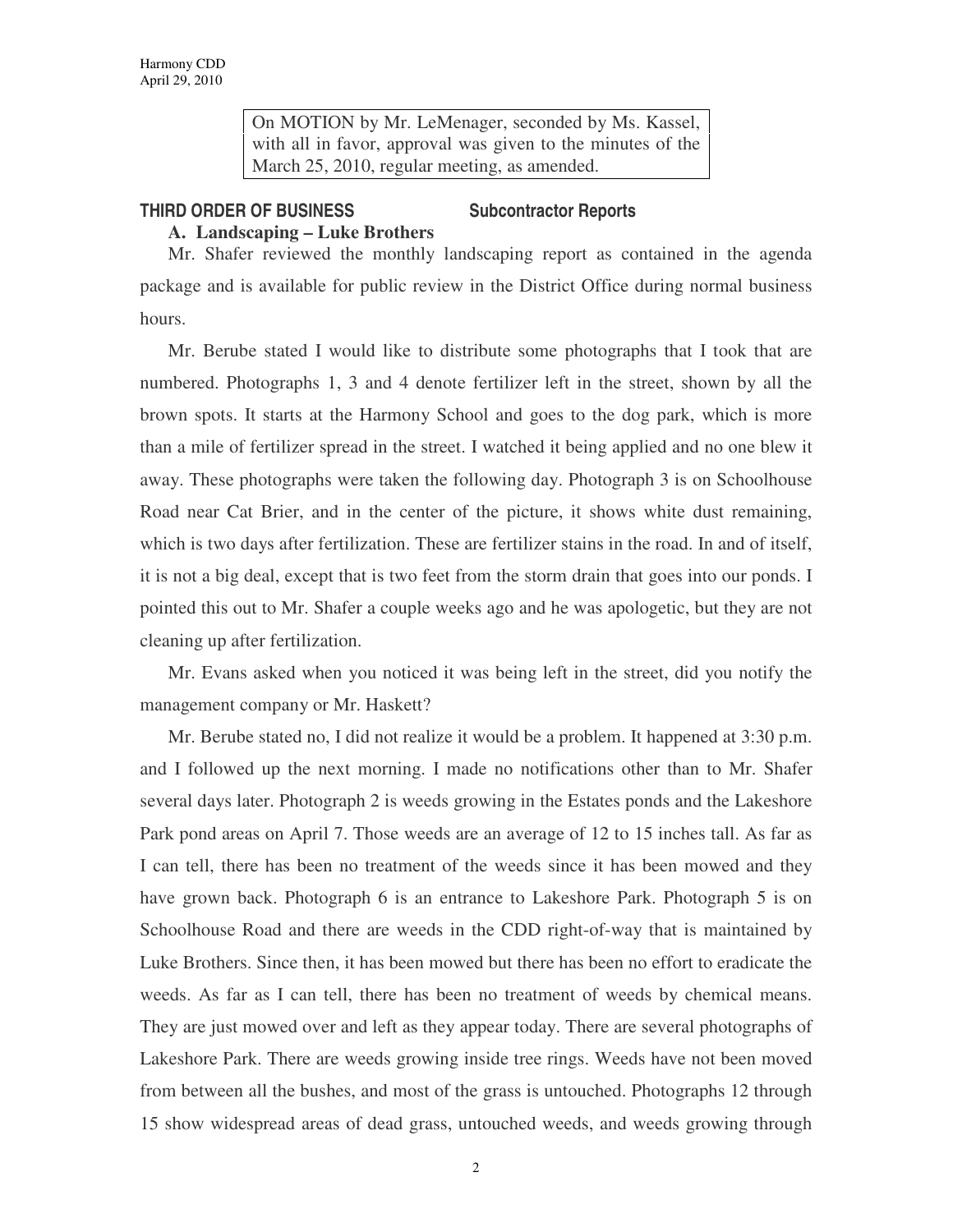plant material. There are probably 50 trees that remain unmulched, and at least 15 large planter beds that remain unmulched. The contract calls for mulching between November and March. Photographs 15 through 17 show widespread areas of maintenance problems. Photograph 15 is Five Oaks Drive east of the Swim Club on the north side of the road. It is not a small area; there is probably 5,000 square feet of dead sod. There are more pictures of the same things in various areas. The planter beds are largely untouched. Luke Brothers was here the past two Mondays trimming the faxahatchee grass. They are not trimming muay grass, of which I am aware. Aside from the tree rings that are not mulched, for the last four meetings, Mr. Shafer and I have had personal conversations about three trees that are unmulched across from the sales center. We spent two hours in his truck several weeks ago, and we stopped at those three trees and I pointed them out to him. As of today, those three tree rings are not mulched. It has been five months with specific attention to three specific tree rings that need to be mulched, and they are not done. As you can see in other photographs, weeds continue to grow in planter beds and around tree rings. All of the photographs are dated. Photograph 30 shows an example of trees near the golf course. Going down Five Oaks on the golf course side, the trees along the street are mulched. Everything back between the first row of trees on the street toward the golf course is virtually untouched, and they have not been mulched. This is an example of the sod that is decaying. None of those beds have been mulched at all. Weeds are growing. The photographs of the dog park show the condition a week or so ago. Photograph 37 shows their trimming efforts on faxahatchee grass. Luke Brothers was here Monday and trimmed the faxahatchee grass. Normally when you trim this kind of grass, you pull it in tight and cut off the top, which is called dead heading. I watched their staff trimming this grass, and they trimmed it all wild and did a poor job of trimming this grass. Photograph 39 shows more faxahatchee grass that has been scalped almost to ground level. Over and over it is the same thing. Wherever you look, there are deficiencies in the landscaping. They are to pickup trash in the trash cans three times each week: Monday, Wednesday and Friday. That is 156 times in a year pursuant to the contract. Photograph 40 is related to an attempted arson in the Estates Sunday night. I noticed the trash sitting on the sidewalk just like this picture portrays. That trash was still outside the dog bin Wednesday morning. No one had touched it. By his own admission, Mr. Shafer said he has a trash crew of a couple guys here on Friday picking up trash, and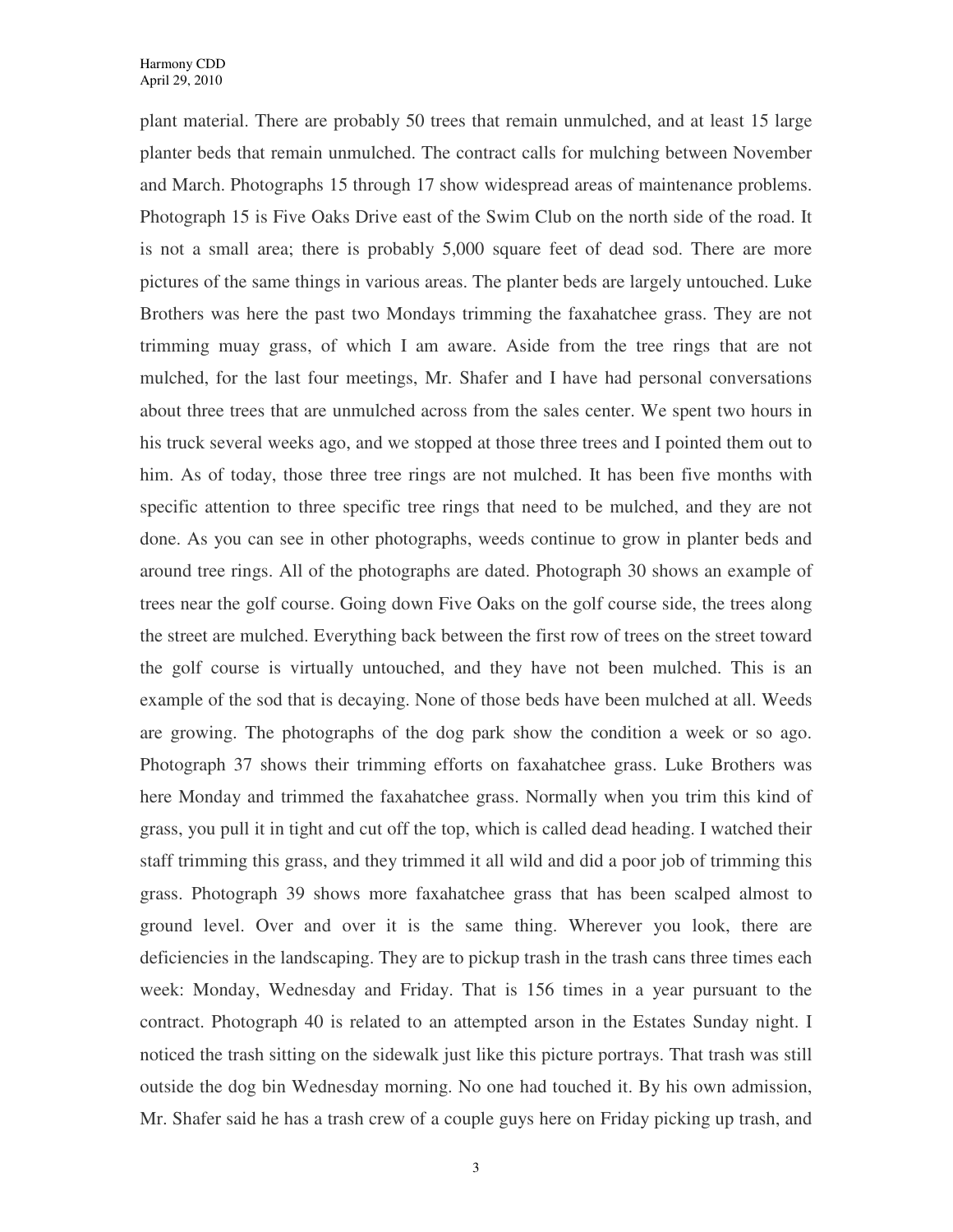that is not three times a week. It is not getting done three times a week. People are complaining that the doggie bins stink, and I can understand why. The last picture, photograph 41, was taken yesterday morning in the large dog park. Last month, Ms. Jane Christenson asked Mr. Shafer about the blackberry bushes growing on the left side of that picture. There are hundreds of them, and blackberry bushes have big thorns on them. Mr. Shafer said they will cut back the area by the fence and treat it with Round Up, and it is still untouched. The contract is very specific. There is a level of services that are to be performed. It is clearly defined, and Luke Brothers is deficient in every area of that contract. The biggest one is they are supposed to give the property manager daily or weekly work reports of what they are doing. For things like fertilizer, they are to provide an invoice of what they purchased, how much they purchased, and what areas it was applied to. I do not think any of that is happening. The contract clearly says two weeks after notification by an official of Harmony CDD to fix deficiencies, and we are clearly beyond that. We are in serious trouble with this contractor. Mr. Shafer called me two Mondays ago and said my words were well heeded, and he said there would be 30 crew members. I counted this week and there were 18 people on Monday. The rest of that week, there was never anymore than five people. The following Monday, there were 13 guys here exclusive of Mr. Shafer, and every other day this week, I have not seen more than five. Today I saw three, and they were planting annuals. There may have been more, but I looked three times today and I only saw one truck with three crew members. We cannot maintain this project with three or five people a day. They are so far behind on everything we pay them to do, and we are not getting anywhere. I cannot tell if it is a financial problem but there are not enough people here doing the work most of the time. I have to think they are bringing in staff from other projects on Mondays. Mulching is not anywhere complete and it is to be complete by March. All the faxahatchee is to be done pre-spring and it is not done. We provided them with Ms. Kassel's additional bed upgrades to be completed by March, and that has not been done yet. As far as I can tell, they are deficient in everything.

Mr. LeMenager stated thank you for an incredibly thorough job. Driving down Schoolhouse Road, I was shocked to see there are 10-inch to 12-inch weeds growing up in front of houses. That is a minor point. We have a huge investment in our soccer field and I do not think they have done anything on that field for months. It has gone to seed,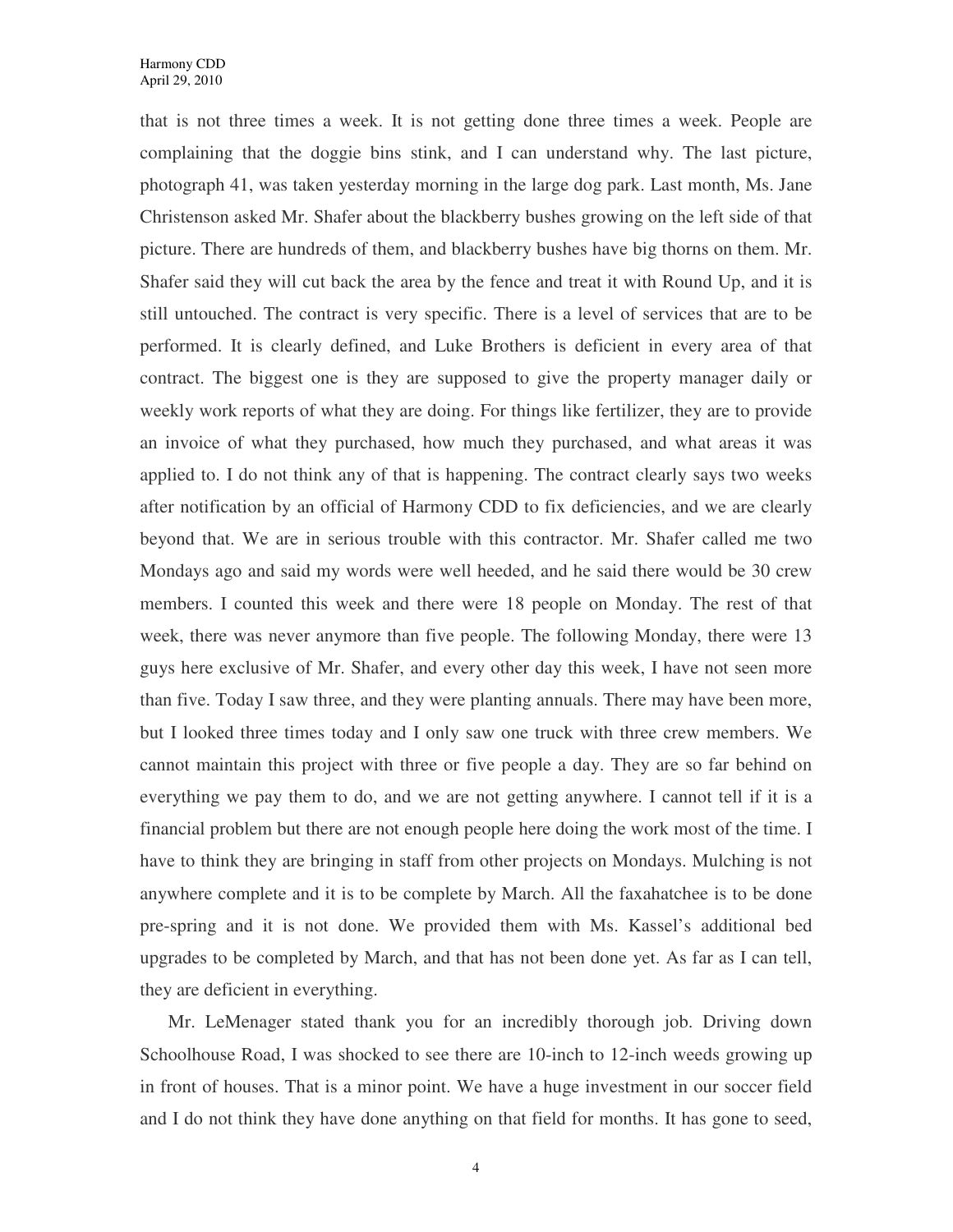and it is developing weeds. We spent \$80,000 of the public's money to build that field, and we are being charged \$2,916 each month to maintain it. I do not think we have received \$.10 worth of value in the last two or three months.

Mr. Berube stated the contract calls for mowing and maintaining that field 72 times a year.

Mr. LeMenager stated I live across the street and no one has done anything. It is a serious investment.

Ms. Kassel stated Luke Brothers took over in May last year. They had a number of months that it took them to catch up. They caught up by September and were fine over the winter, but things started to go downhill in February. This is the time of year when the volume of work increases because it is the growing season. I understand that they have had some personnel issues and some bad luck in terms of applying fertilizer and having a lot of unexpected rain that resulted in a lot of growth. I agree that there is a fair amount of their scope of work that has not been completed. I agree with Mr. Haskett's recommendations on the invoice. I think what Mr. Berube is implying is that we should fire them.

Mr. Berube stated yes. The contract comes up in September. Mr. Shafer came here in December shortly after Mr. Tim Nicholson left, and the change started at that time. When Mr. Nicholson was here, we saw him in the field with his project manager, Robert, and they had 10 to 12 people here on average at any given time four days a week. I do not know what happened at that time, but I think they are cutting labor costs. The labor went downhill quickly with the change in project managers. I do not know if there is a field supervisor watching what the guys actually do. When I saw how the faxahatchee grass was left, I have to believe no one followed up to see how they trimmed it. When you drive by at 20 mph, it does not look bad. This is a walking and biking community, and at that vantage point, it looks very bad. This has been going on for months. Mr. Haskett has had multiple meetings with Mr. Shafer and Mr. Couch, and the end result of that was nothing. I was not getting any attention either until I threatened that this month's bill was going to come up for non-payment. Now things started to happen the last two Mondays, but all they did was trim some faxahatchee grass but they fell behind the rest of the week. You cannot manage this project with four to five people, four days a week.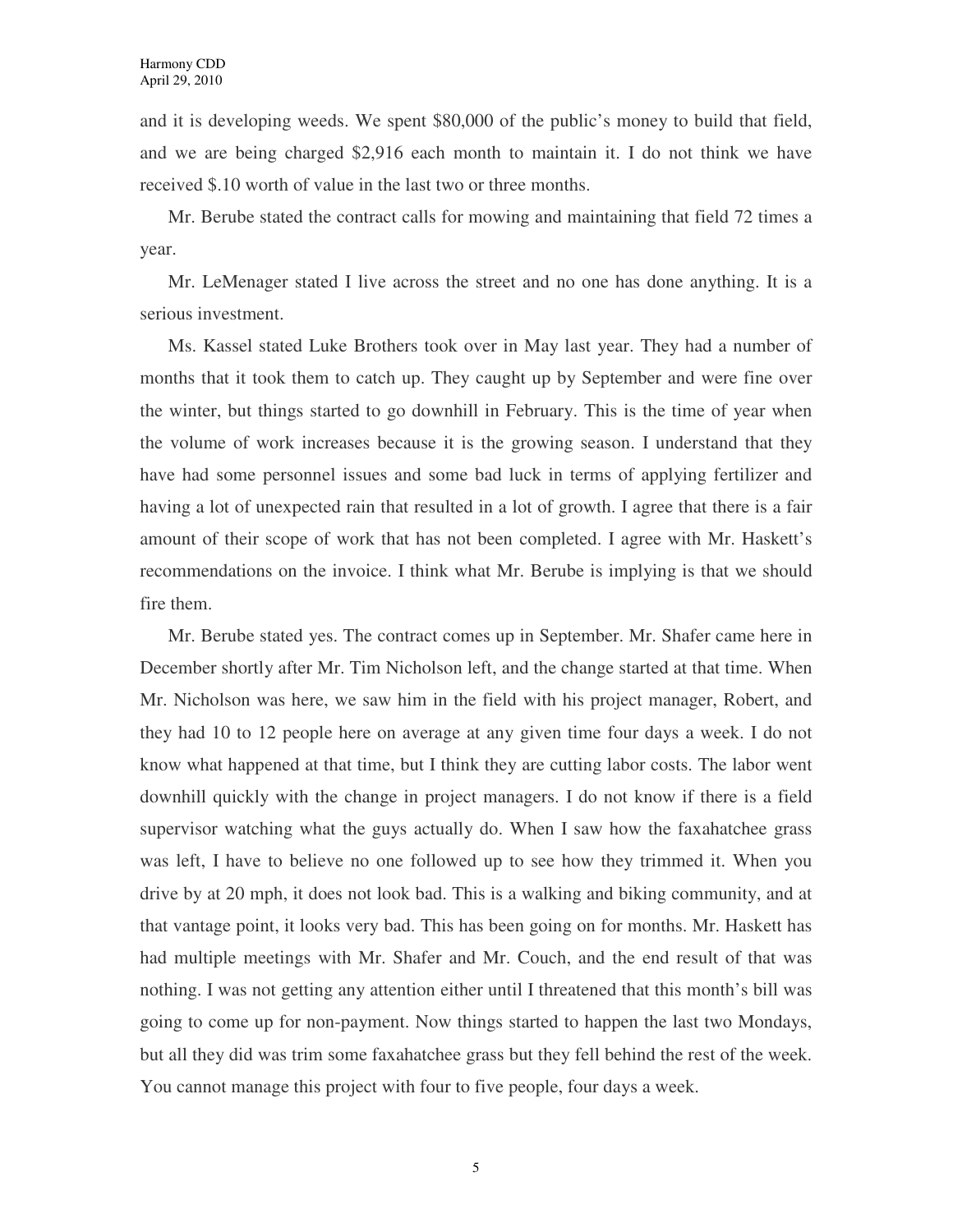Ms. Kassel stated one of the reasons we hired Luke Brothers, when comparing them to the other companies that submitted bids, was their staffing levels were higher than the others. I do not count personnel. I see them around the neighborhood, and it seems like there are a lot to me. I am not in favor of firing them immediately, but I want to let them know what the deficiencies are, and if they are not corrected by next month, then we will take a much harder look.

Mr. Berube stated they have not been performing to contract for months. They accepted that contract. We have to decide if we are going to enforce the contract or not. If we are not going to enforce the contract, then we have a problem because we let it slide, and we are letting it slide now. They are supposed to mow the soccer field 72 times a year, and it is not happening. They are supposed to mow the turf 42 times a year. They started mowing earlier this week and so far, they have not completed the whole property. In addition, they started mowing St. Augustine at 2-inch levels as measured with my tape measure the day after they mow, and it is supposed to be 3 inches by contract. Some areas they cut so short that it is scalping. I checked 10 different locations. I watch them mow and I measure it the next day. I understand the reason why, because if you mow it at two inches, it gives you more time before it looks terrible. It is a game being played here. You have to read the scope to understand how far behind they are. I do not think we should pay them this month. I think there is \$50,000 worth of damage that needs to be replaced, mainly large dead areas of sod.

Ms. Kassel stated when they started, they inherited a problem from REW because REW had not been treating for chinch bugs. Luke Brothers replaced large amounts of sod at their expense. That was not something they were obligated to do.

Mr. Berube stated when they took over, there was a negotiation between the two contractors. REW did some repairs and left the property in a certain condition, but Luke Brothers took it over in what they termed were acceptable conditions. No landscaper would take over a place that is degraded and accept it that way. I agree they replaced a lot of sod, but they did not have a full-time pest control person and they missed the chinch bug problem. They started treating chinch bugs and they agreed to replace the sod at their own expense. That is separate from where we are at today. They are falling behind day after day, and they are not making any progress. They need 15 to 20 crew members here every day, four or five days a week. I am still not sure they will get caught up. We are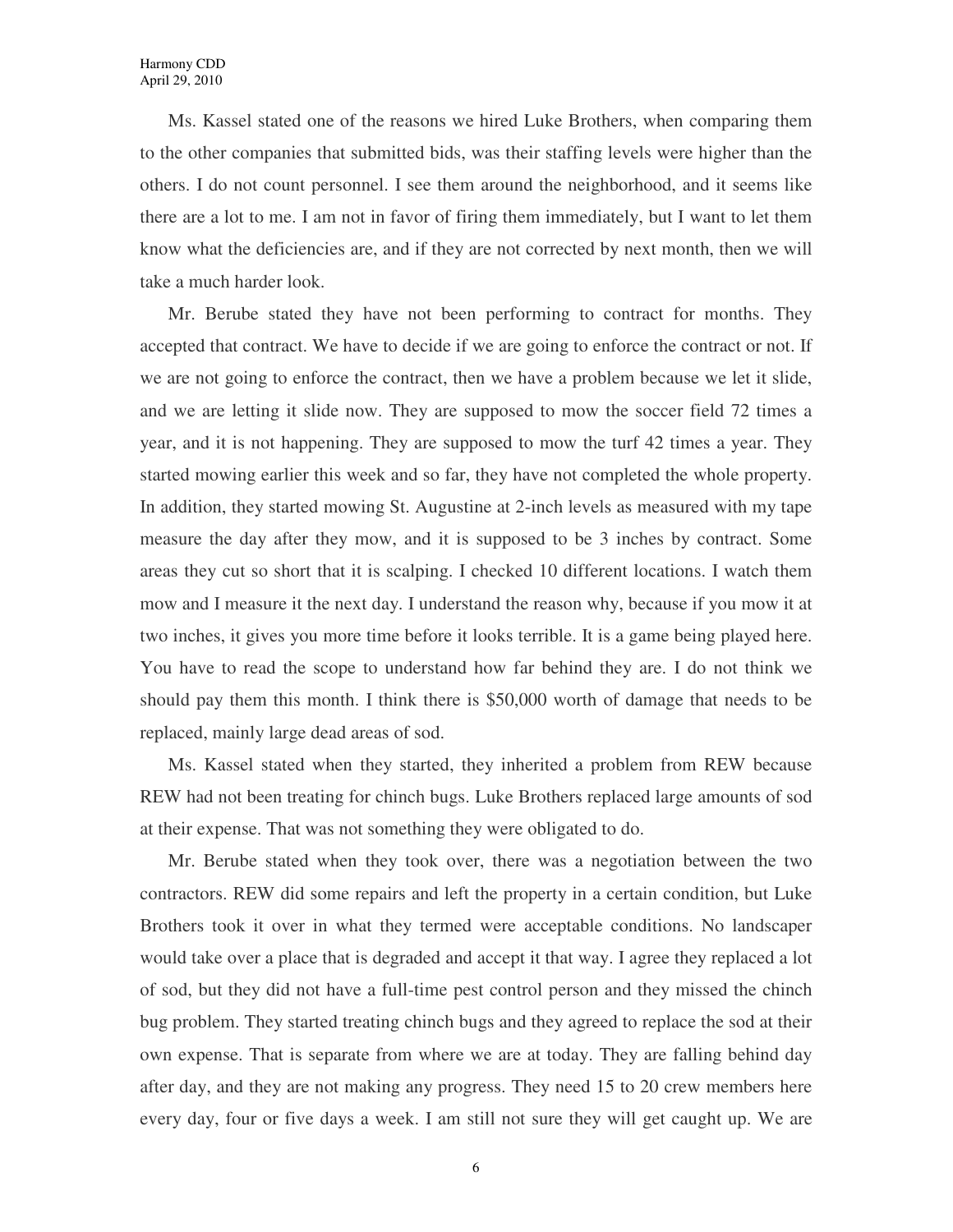well behind. We have been paying them on a contractual basis and we are not getting what we pay for in full every month. I think that needs to stop. If we do not take strong action, we will face the same issue next month.

Mr. LeMenager stated I agree with a number of things you have said. It is not personal at all toward this staff. You are extremely pleasant people with terrific demeanors. I think everyone appreciates the professionalism of yourselves and your staff as you go throughout the community. If we look at the original proposal, there are a lot of people who are supposed to be here who are not. If you look at the itemized way in which the contract was put together, there is a cost associated for each mowing. If you skip mowings, why are you billing us? We have unit pricing so we should be able to appropriately deduct those amounts. If you are only doing two mowings, then you should bill us for two mowings, not four.

Mr. Evans stated you have brought up some good points. They were very specific and very factual, and in great detail about the concerns. There has been communication on our side to relay those to the contractor.

Mr. Berube stated I have a copy of the contract with your firm and the CDD for landscape maintenance. Do you have a copy?

Mr. Shafer stated yes.

Mr. Berube asked you know what it says?

Mr. Shafter stated yes. We had a bad month this month due to a lot factors, including excessive rainfall. We started out with good intentions with fertilizing all plant material in February. Not only did it invigorate the plants for the spring flush, it also had the same effect on weeds and turf. We started fertilizing turf and it started growing too fast with the rains. There are some areas in Harmony that we are mowing twice a week, particularly Cat Brier to the round about. Before the Dark Sky event, we pruned all the plumbago, and today it has 18-inch growth. We also had some employee problems. We had to let some go, some quit, and they were all replaced in a timely manner. Our staff is at 14, four days a week.

Mr. Berube stated I rode around the whole place three times today and did not see 14 people.

Mr. Shafer stated today there were only three.

Mr. Berube asked where are the other 11? This is a huge problem.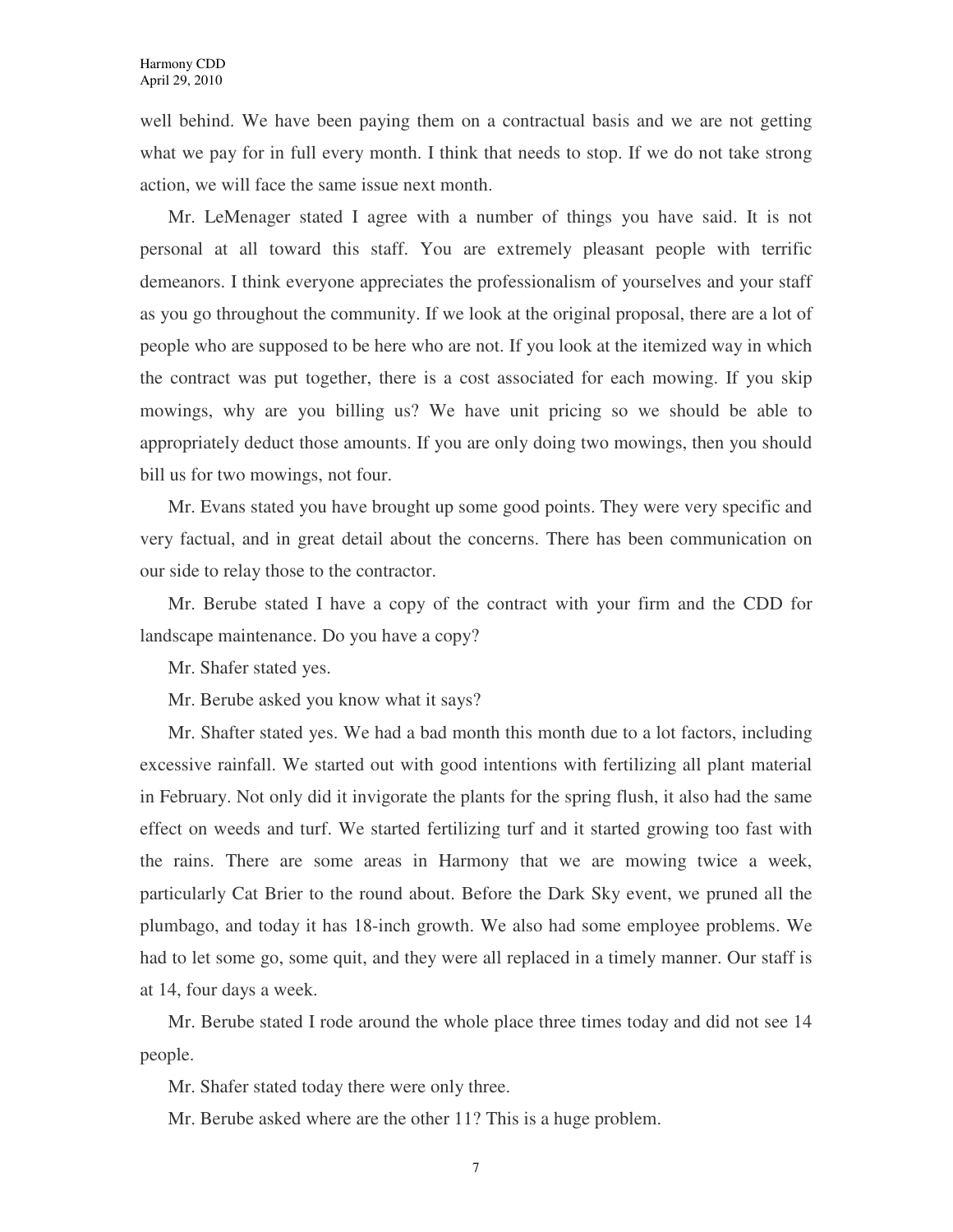Mr. Shafer stated the biggest problem is our pest control operation. We have gone through two of them. I have always said that you do not meet the real individual at the job interview; you meet them a week or two later when he is working, and this individual was an example of that. This person had a great work history and references, but he is the individual responsible for leaving the fertilizer in the street. This is the only instance that has happened because I checked on him every day. That was the one day I did not, and he spilled fertilizer and did not clean it up. That was an isolated incident. Another staff member and I have stayed late twice to blow off the fertilizer from the roadways since this individual did not do it. We talked with him, and he did it again. That individual was terminated rather quickly. I have a new pest control operator and he is out working now. Not only were we under pressure from the weeds and the weather, and he was here only a short time, but in that short time, he set my program back quite a bit, which explains the weed problem. It is being rectified. We have made great strides in the past two weeks on mulch. We have several areas to do, but we will be done next week. Mr. Couch is providing labor from Orlando. He is helping me as much as he can. Getting that far behind, it is hard to dig yourself out of a hole, but we have not stopped trying and we will not stop. I believe our staffing issues have been solved. It is extensive to hire someone at Luke Brothers—we perform a drug test and a criminal background check, and these things take time. It took me most of this month to train new staff. We have people who do not know the property and they missed one trash can.

Mr. Berube stated you told me you collect trash only on Fridays. The contract says three times a week. You told me yourself that you have a skeleton crew here on Friday and they are here to pick up the trash.

Mr. Shafer stated we pick up trash three times a week on Monday, Wednesday and Friday.

Mr. Berube stated that is not what you told me.

Mr. Couch stated I think Mr. Shafer's comment was misinterpreted. We have a skeleton crew doing only trash on Friday, but they are also here Mondays and Wednesdays.

Mr. Shafer stated Mr. Couch and I met with Mr. Haskett and we came up with a plan. I feel we will be close at the end of this month.

Mr. LeMenager asked why did you have only three people today?

8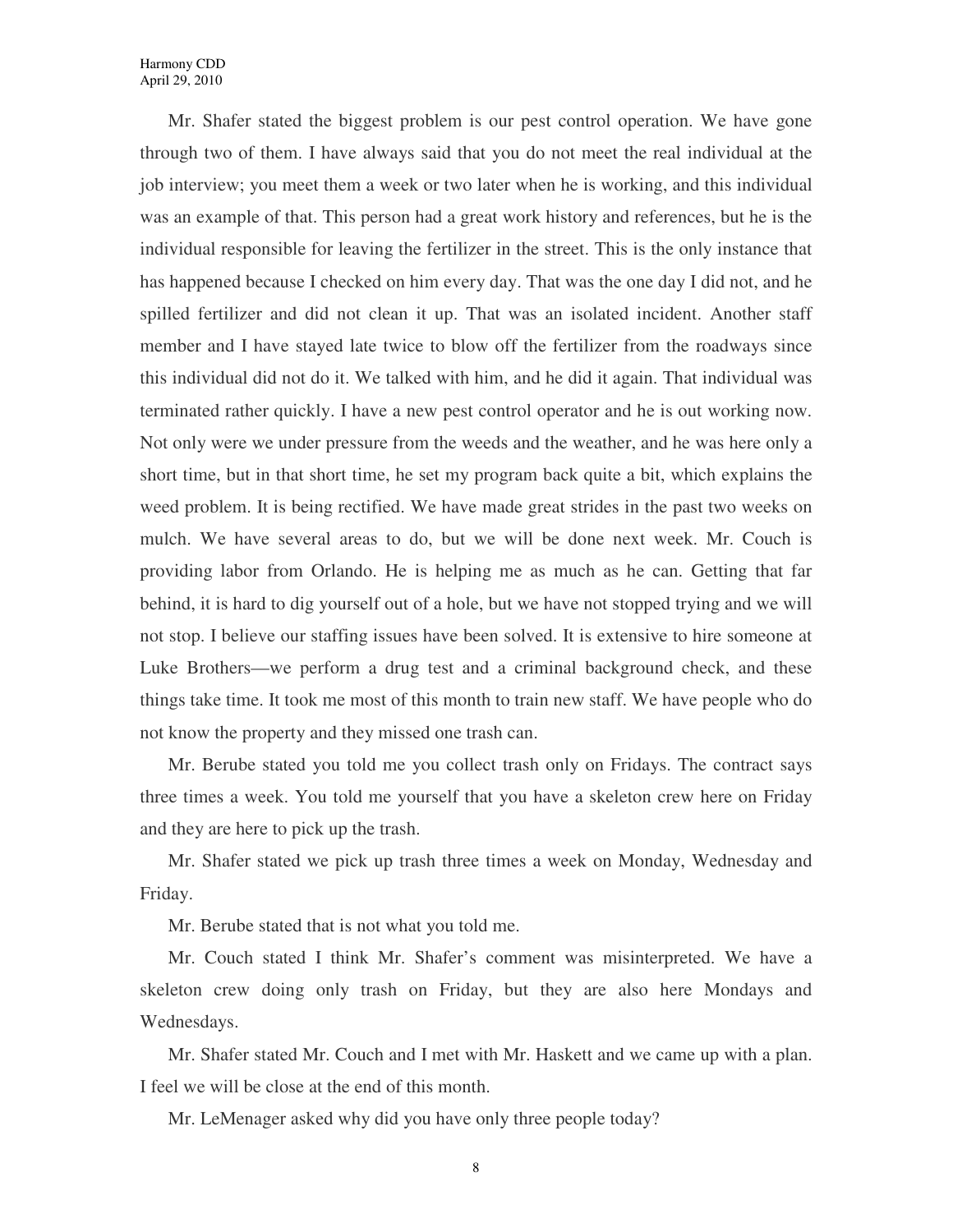Mr. Shafer stated we used to do one other property in this area on Thursdays, and half the crew goes to that other property. That problem has also been solved since it is now being done out of Mr. Couch's office.

Mr. Evans asked does Luke Brothers have the resources to ramp up this project, with everything else you are doing?

Mr. Shafer stated yes.

Mr. Evans stated I have heard a couple things over the past few meetings. One is having new employees, which we all have experienced. Landscaping is not an easy job, and it is not easy to find people willing to work in that industry. It is labor intensive and it is a balance of finding people who can safely operate the machinery. We understand that, but as you said, you have dug yourself a hole and now you have to figure out how to get out. If you commit the same resources that you normally expect to have out here on a daily basis, you will stay at the same level in the hole. Does Luke Brothers have the additional work force to commit to this project for the next two to four weeks to bring the project back up to standards? It seems that manpower is the issue, competent and capable manpower.

Mr. Couch stated the biggest part of the labor situation is getting people here. Because we have such extensive background checks, it is hard to keep people. Some test results can take weeks, and it takes a long time to get someone hired. We are working on getting staff hired. As far as resources above and beyond what is out here, we have already started to do that. We have been communicating with Mr. Haskett. We had an additional 17 or 18 people above the 14 employees that were out here, so I am not sure how Mr. Berube got his numbers.

Mr. Berube stated I go out and drive the whole property, and I count the people. I have been watching what is going on, trying to figure out what the problem is, and your numbers are not correct. Mr. Shafer said there was a staff of 14 and I said there were three, and he just admitted that my count was right today. I am right about the count every day, and the only day you have had extra people here have been the last two Mondays. I am spending \$45,000 of this community's money every month, and there are no reductions in your bills. I am very excited about this. All I hear is that you are working on it, but I do not see it. I see a big crew here on Mondays and not the rest of the week.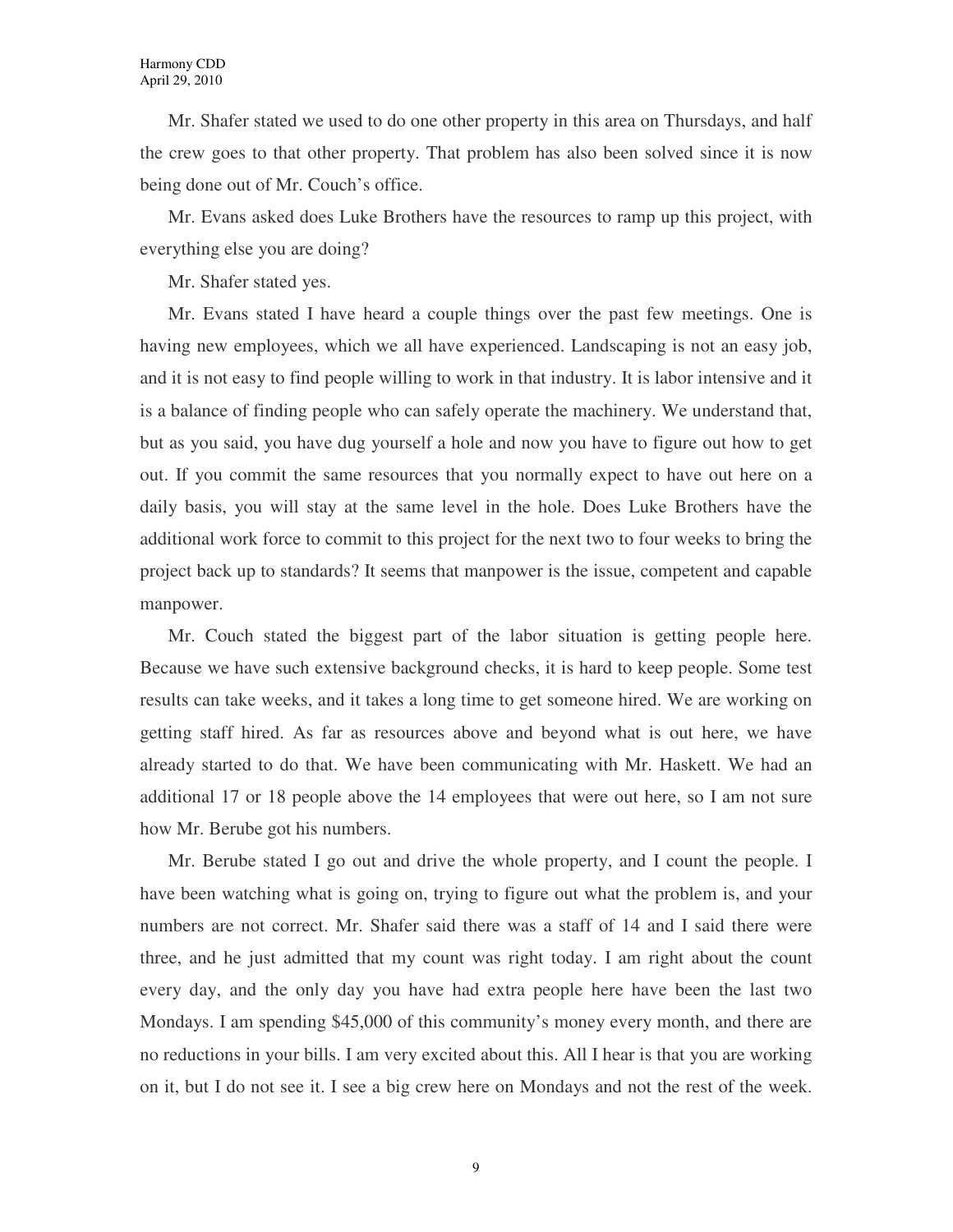You are falling farther and farther beyond. We are not getting what we are paying for, and that is a huge issue.

Mr. Evans stated this really is a manpower issue. Does Luke Brothers as a company, not a project or a division, have the manpower resources to commit to this property? I do not mean for a day or a couple days. It may take a week or two months to get you were you need to be.

Mr. Couch stated yes, we have the resources.

Mr. Evans asked do they have the willingness to commit those resources?

Mr. Couch stated yes.

Mr. Shafer stated the biggest problem was that I was not asking for help soon enough.

Mr. Evans stated I understand the thinking of wanting to resolve it on your own, but this issue has been raised repeatedly. There are a lot of people who are upset throughout the community, and we see it and hear it every day. We want to figure out what we need to do on both sides of the table to accomplish the ultimate goal, which is to bring our landscaping back up to the level of expectations from both sides. I think there are things we can both do to assist in that effort. It really boils down to manpower and supervision. It has to be more than what you have previously been committing to. We feel we are not getting what we are paying for, so we need to figure out how to fix that. If you do not have the resources, then you cannot commit to them. If you do have the additional resources, will you commit to them until this project is back to where it needs to be? It does not matter to me if it takes three months. I am not ready to terminate your contract. We want to work through this. It may be your corporate office telling you to watch your budget. Harmony was one of the best-looking communities in central Florida. Many other communities are going under because they do not have adequate funding, and we have adequate funding. We have committed the resources. We have allocated the resources that you need, and we really want to get back to where we believe we deserve to be. How many people for how long? This will not be a six-month process by adding two people every week because you will never get out of the hole. You may not be able to answer this tonight. If 14 to 15 people is the normal staffing level, will you add another 15 people for a month and then drop it to 10 until it is managed? Just adding personnel does not fix it. You still have to supervise those employees. I am looking for an action plan.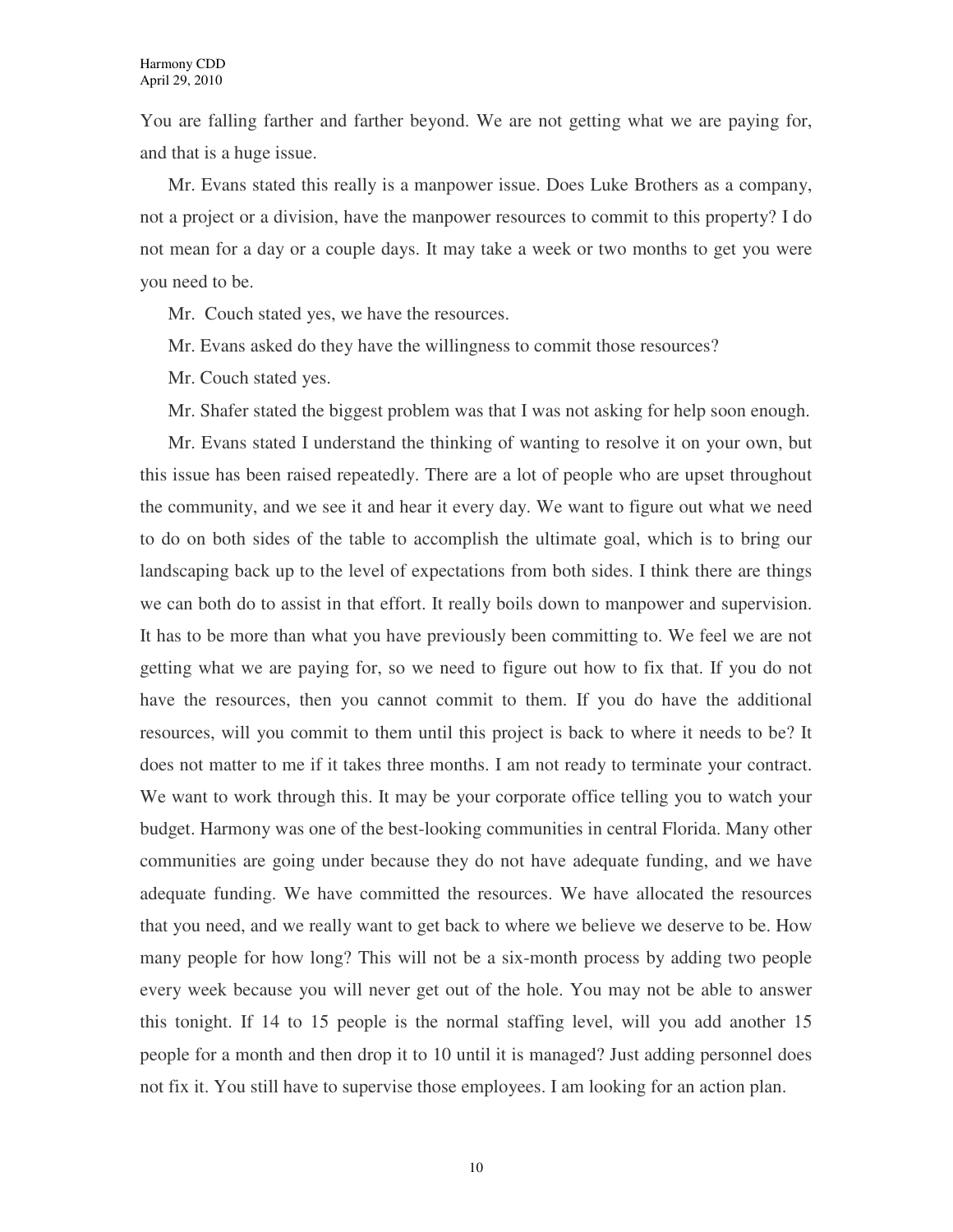Mr. Berube stated at a minimum, I think they need 15 people here, verified staff members. If that means checking in and out every day, I think we need to do that. We need 15 people here five days a week until they are caught up, and those 15 people cannot be hiding out somewhere in the community and not working. When it is caught up to our satisfaction, then I think they need to commit to 10 people four days a week. In my observations, that is a minimum staffing level. It may not be enough, but it is more than we have now.

Mr. Evans asked once we get to the maintenance level where everyone is happy, do you believe the contractual obligation for the staffing that you have is adequate to maintain the project?

Mr. Shafer stated yes, 14 to 15 people is adequate.

Mr. Couch stated Mr. Berube suggested dropping the staffing level down to 10 once we are caught up, but we are planning to keep 14 to 15 people to make sure this does not happen again.

Mr. Evans stated you got behind but we need to have realistic expectations. Realistically, do you have personnel on the payroll that you can direct to this property to make a major impact? I do not care how many it is, as long as you can manage them and manage this problem, and are you willing to commit those resources?

Mr. Shafer stated yes.

Mr. Evans asked how many people do you think you need that you are in a position to add, over and above the contractual amount, that you believe you can commit to this project until we are where we need to be?

Mr. Couch stated I would like to formulate an action plan so you can see from week to week what we plan to accomplish.

Mr. Evans stated that is a good business approach. We are looking for a range to understand the commitment. Two is not a commitment and 50 is not realistic. You do not want too many people out here, and I appreciate your answer to wait until you know more. This is your profession. What do you believe, as a general magnitude of additional personnel that you need, in whatever capacity they are in, to get this project back to where it should be within 30 days?

Mr. Couch stated I think an additional five employees every day for the rest of the month.

11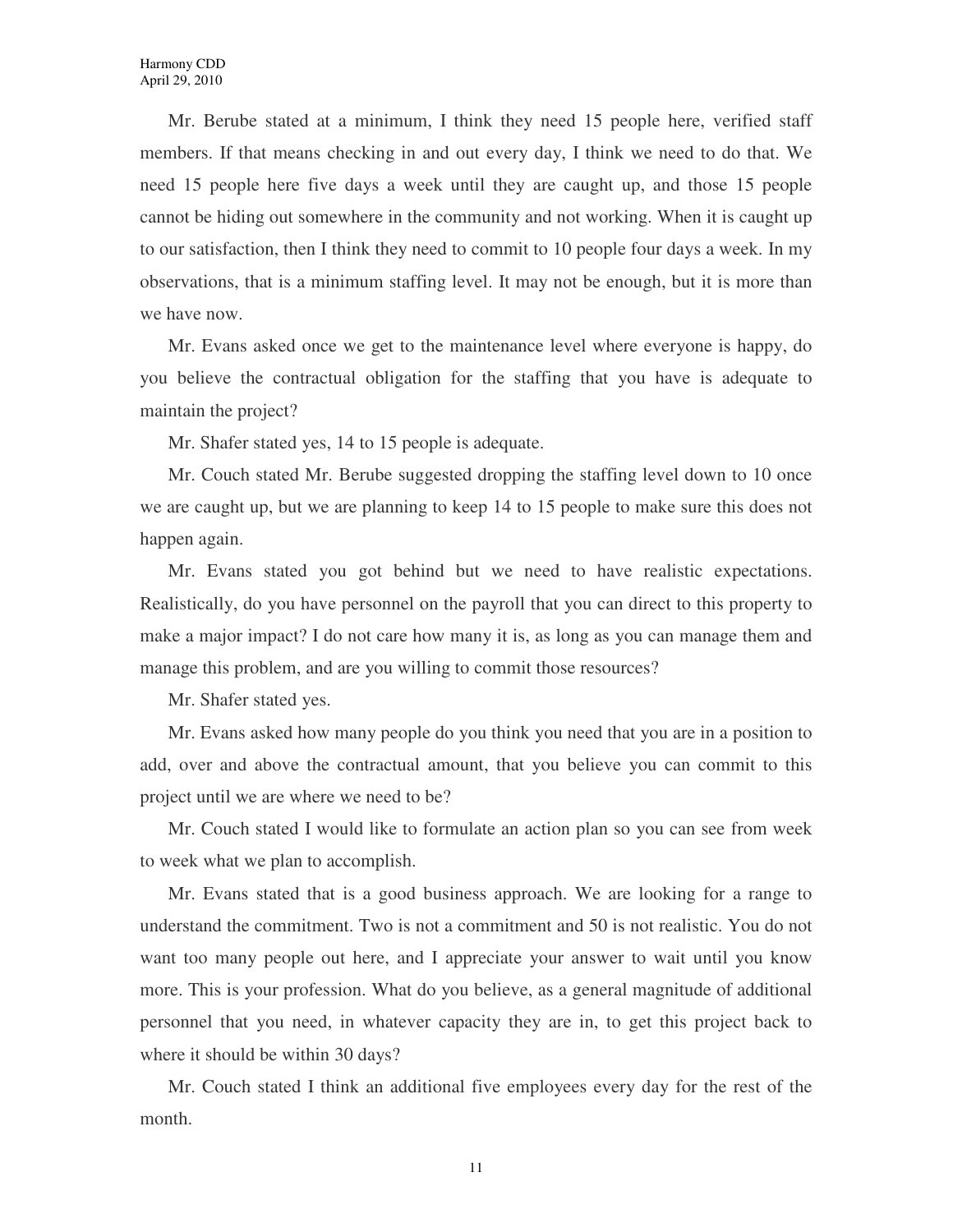Mr. Berube asked how many does that mean will be on property starting Monday?

Mr. Couch stated 19 people. I think we have made good strides in the past couple weeks.

Mr. Evans stated I know you face challenges and there is a learning curve, especially with a project of this magnitude and this complexity, but we are trying to understand everything. We are trying to figure out a plan because there are a lot of unhappy people here. We cannot continue to hear the response that you are working on it. We need to collectively determine when the end of that evaluation period will be.

Mr. Couch stated I think that by the end of next month we will be where we need to be.

Mr. Evans asked at our meeting next month, will you have a positive report?

Mr. Shafer stated yes.

Mr. Evans stated that is what we are trying to get to. The ultimate goal is to get the landscaping back, not to terminate the contract.

Mr. Couch stated I would also like to clarify that Mr. Shafer communicates with Mr. Haskett frequently as well as others in the community. We want to make sure whatever direction that we take, who it comes from.

Mr. Evans stated that is a fair request. In any contractual obligation, there is a tier of communication. In your contract, it is the same, which is to go through the District manager or their designee. We have a lot of concerned residents and a lot of concerned people who will try to point things out. If you start getting directions from everyone, you do not know how to prioritize or who is legally responsible for that obligation. You should take direction from the management company or their designee, who is Mr. Haskett. If we see something, we can communicate to the management company or to Mr. Haskett, who is the gatekeeper of information and prioritizes things that need to be done. In order for you to reach the goals that you have set forth, you need to be efficient in the implementation of your plan of action. Your communication needs to be directed where everyone understands it. Your contact is the management company or their designee, who is Mr. Haskett. We need to maintain that hierarchy of communication.

Mr. Berube stated I talked with Mr. Shafer and I asked questions about certain things and pointed out what I thought to be deficiencies as we drove around. I do not think I changed any directions that I gave you.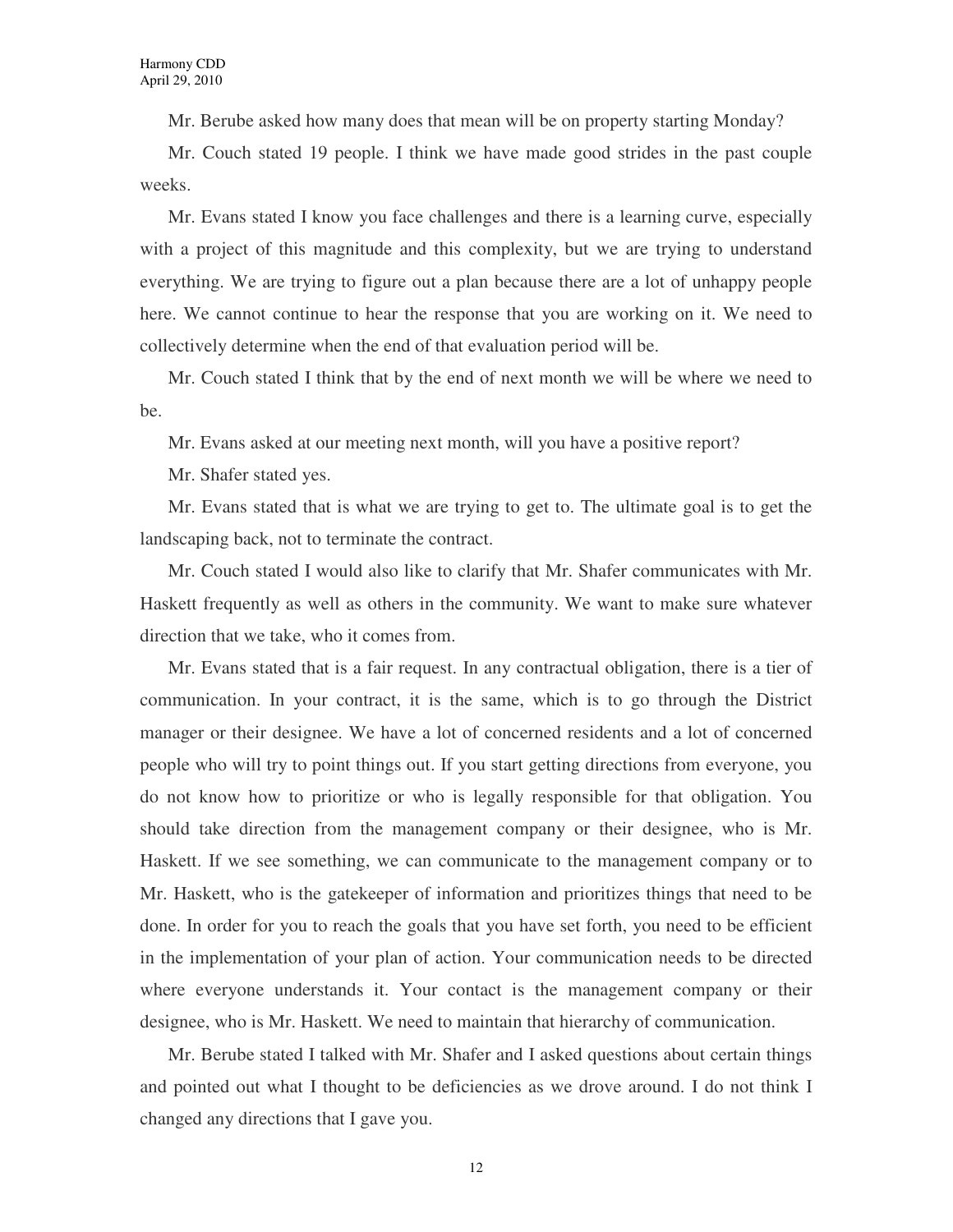Mr. Couch stated it was not directed at anyone; I just want to make sure we were communicating properly.

Mr. Evans stated it is a very fair question. It is not our intent or our goal to overstep procedural steps for communication. Passion sometimes gets in the way because we have four Board members who are residents and are here every day. When they see the Luke Brothers crew members, they will want to bring things to your attention. It is all in the spirit of trying to help make their community better. If a resident or a Board member sees anything, you need to communicate it to Mr. Haskett unless it is an emergency of some sort. That way we can maintain consistency of that communication. Otherwise it does get very confusing.

Mr. Haskett stated it is a little disappointing that the Board discusses what is on the pictures. I have emailed Mr. Berube and asked him to make sure there are enough copies for staff to see them as well. As you are going through them and berating the landscape company, who is in direct contact with me on a daily basis, it would have been nice to have been involved in those conversations. At the last meeting, there was a discussion of an area of turf that may or may not have been within the jurisdiction of the CDD or Luke Brothers's contract. You simply could have asked me if this area was included. I am here to help the Board.

Mr. Berube stated I ran out of ink in my printer, which is why no one else has copies.

Mr. Evans stated I would like to come up with a procedure internally for when we see something. Pictures are great and I appreciate the dates on them. Email them to Mr. Moyer and Mr. Haskett, so that Mr. Haskett has something to work with. He can make copies and provide a package of information in order to have a cohesive conversation with Luke Brothers. I think that would help us all.

Mr. Berube stated based on what we heard, we should not have to do this anymore after 30 days.

Mr. LeMenager stated I want to make my position clear. Mr. Berube wants to fire you today. I am more open minded, but if we do not see a major improvement in 30 days, then I will be in line with Mr. Berube. The contract expires in September and I think we should already be getting bids to see who can do this work. We just have to determine if we terminate the contract before September. Show us what you can do.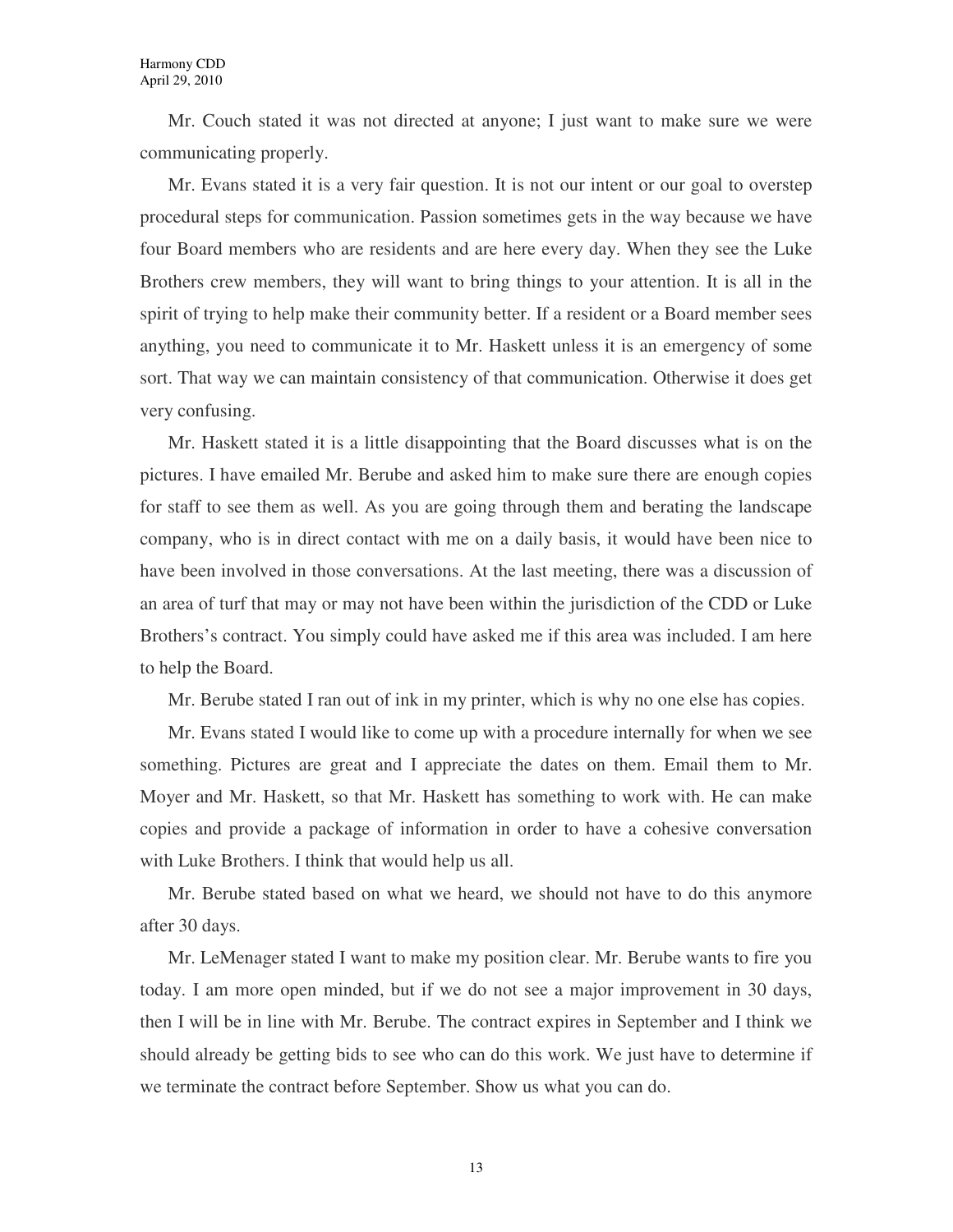Mr. Berube stated that brings us to the current invoice and all the shortcomings over the past six months.

Mr. Evans stated I understand there was a suggestion about a potential credit against this month's invoice.

Mr. Haskett stated that was emailed to the Board.

Mr. LeMenager stated we have itemized reductions suggested by Mr. Haskett. There are unit prices for all this work. If you are supposed to do it four times but you only do it twice, bill me for only two. I think we should not pay this invoice until they determine how much work they did during the month of April and bill us for what they actually did versus what they are supposed to do.

Mr. Berube stated there is a seasonal flower program on this invoice. That is 1,200 flowers every quarter. You would be hard pressed to show me where 1,200 flowers were planted last quarter, but every month we pay \$800 for that work. They are simply not performing to the itemized scope. There is very specific information they are supposed to provide to the property manager every week and a work report showing what work was done, what kind of fertilizer they used, an invoice for the fertilizer, a copy of the label and how much square footage was covered with that fertilizer. I would venture to say Mr. Haskett has never received that information.

Mr. Haskett stated yes, I have. I meet daily with Mr. Shafer, but it is not a written report. The flowers you mentioned are beautiful as of today. They were delayed because I asked them to wait until after the Dark Sky festival to prevent any new annuals from being trampled, which has occurred in the past. They replaced them twice in the winter months because the begonias that were planted in the fall were frost damaged and they planted a new set of snapdragons. They are up to date on their annual flowers. The deficiencies where I indicated no reduction, they were not deficient in those areas for this month.

Ms. Kassel stated since Mr. Haskett has been supervising them and because he has reviewed the scope of work and lack of follow-through with specificity on the proposed reduction to their invoice, I propose whatever they come back to us with will be fairly similar. I am fine considering this invoice with the reductions suggested by Mr. Haskett.

Mr. Evans stated I understand Mr. LeMenager's frustration, but if that were the case, we should have brought up this issue a couple months ago about a reduction at that time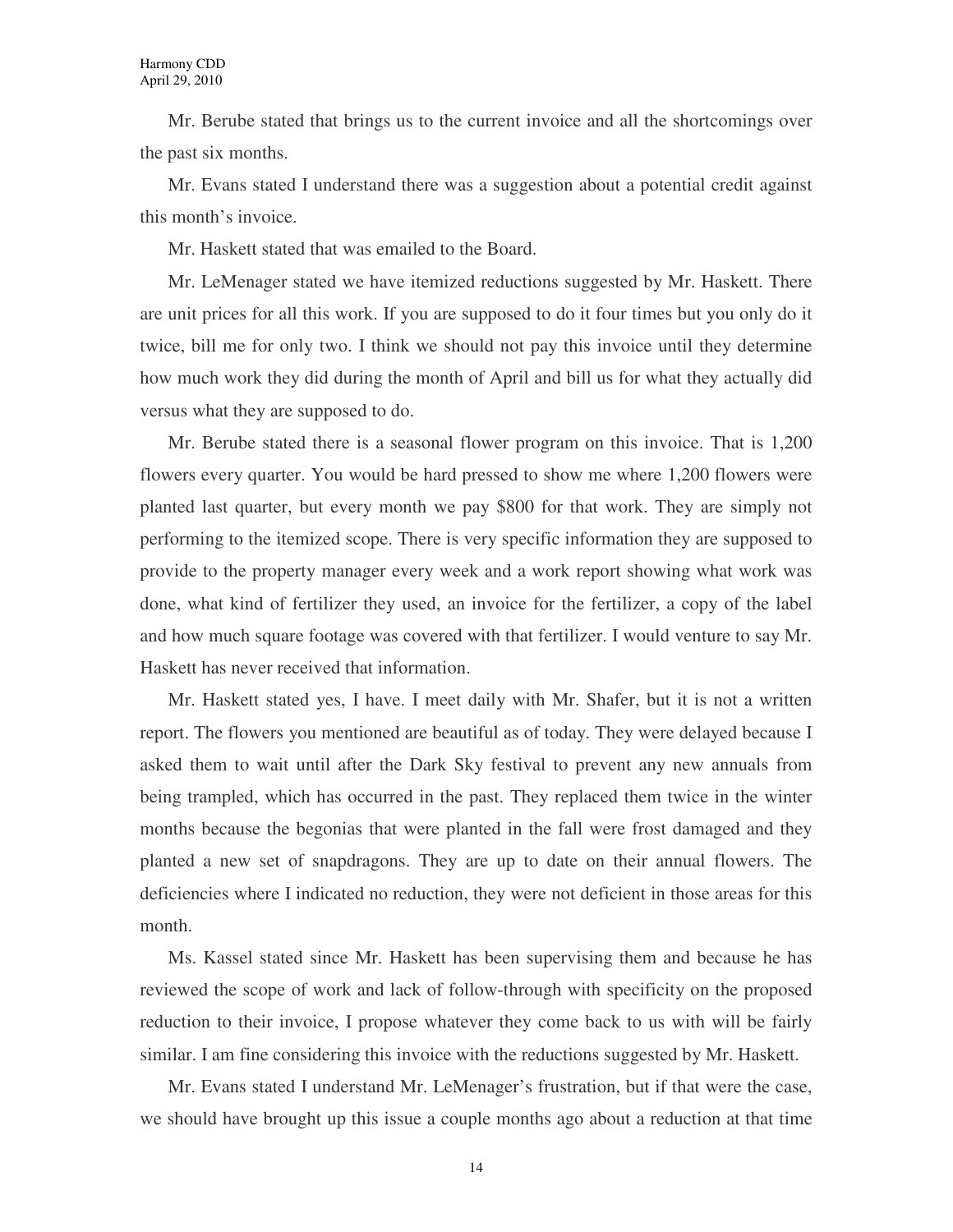the burden should have been upon us to document it then. Let us address the problem. They will not be charging us for the additional people they will be bringing in to get the project back to our standards. There will be some give and take. We have a bad situation, we accept the fact that we do, and now we need to work together to get through it. I agree with Ms. Kassel that Mr. Haskett has done a great job looking at all the line items. We can send it back, but I think it will be fairly close to this version. I would rather spend our energy working on solving the problem than constantly beating it up. We have identified the problem, we understand the problem, and they have been well documented. I think these gentlemen really want to do the right thing, and I want to give them the chance.

Mr. LeMenager stated I do not disagree at all, and I think these are two fine gentlemen who really want to do the job. There is no question of that in my mind. The only question is, at the next level up in their organization, if that level of commitment exists. Has Mr. Haskett reviewed these suggested reductions with Luke Brothers?

Mr. Haskett stated yes, I have reviewed them with Mr. Shafer.

Mr. Evans asked are both of you in agreement that this is reasonable and acceptable?

Mr. Shafer stated yes, I think it is fair.

#### **B. Aquatic Plant Maintenance – Bio-Tech Consulting**

Mr. Golgowski reviewed the monthly aquatic maintenance report as contained in the agenda package and is available for public review in the District Office during normal business hours.

Mr. Golgowski stated at last month's meeting, a request was made for them to provide a proposal for installing additional plantings in the ponds. I distributed a draft proposal in response to that request. It looks at seven ponds and makes suggestions as to additional plantings, not only to help with nutrient control but the plants they selected are also intended to provide some color. A map of the ponds is included in the proposal. I am not asking for any action on this tonight. It is just information for you, and we will add it to the agenda next month if you are interested in doing that. The proposal is rather enticing. It shows just over 3,100 plants being installed at a rate of \$1.05 per plant, which includes the plant material plus installation, totaling \$3,275. I think it is worth discussing.

Mr. Evans asked is there a best time of the year for this work?

Mr. Golgowski stated some of these plants are installed when the water is lower.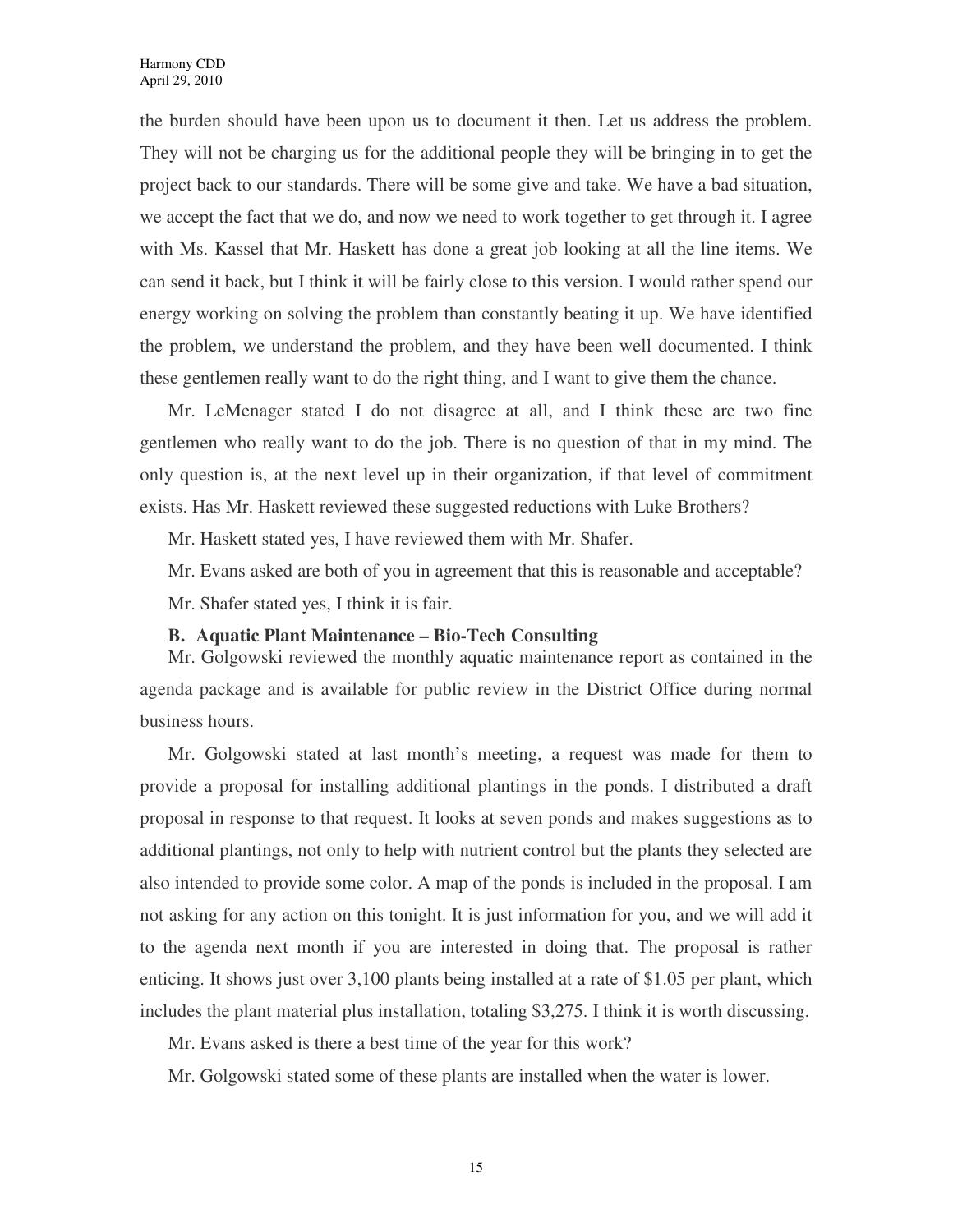Mr. Evans stated I am interested in survivability. As far as the timing of action on behalf of the Board, is it better to discuss it tonight at length in order to move forward, or review it and come back next month?

Mr. Golgowski stated the growing season has started, so getting it now at the beginning of the season would be better.

Mr. Moyer stated in other projects that do these plantings on a fairly regular basis, it is during the spring when they install them.

Mr. Evans stated so it would be to our benefit, as late as it is, if we wait until next month for them to mobilize, we should still be within the preferred timeframe. As I understand it, when we rebid the pond maintenance contract, we incurred a savings over what we budgeted.

Mr. Golgowski stated the adopted budget for this contract is \$32,250, and the year-todate spent is \$16,625, which is a \$7,400 positive variance.

Ms. Kassel stated the plantings will help reduce the amount of work and amount of pesticides that Bio-Tech will have to apply. Is it possible at some point that they may reduce the cost of their contract for future pond maintenance because we have ponds that maintain themselves to a large extent?

Mr. Golgowski stated that would seem to make sense.

Mr. Evans stated the labor will be the same because they will be circling the ponds. It is a good point to raise, and it depends on how quickly these plants establish themselves. They are planning on anywhere from two to five feet, so it will be sporadic. It will be some time until they really take hold and provide an impact.

Mr. Berube stated I suspect they might say it will be less dealing with the algae and more maintaining the plants and trimming them. It might be a net change of zero.

Mr. LeMenager asked what is the benefit?

Mr. Golgowski stated the nutrients are going into the lakes, and they are being absorbed by algae and noxious plants that we do not want. We can install plants that we do want to start absorbing the nutrients.

Mr. LeMenager stated the nutrients are going there anyway, so we have the choice of growing algae or something pretty.

Ms. Kassel stated it is not just that but also that you are creating an ecosystem that helps maintain itself.

16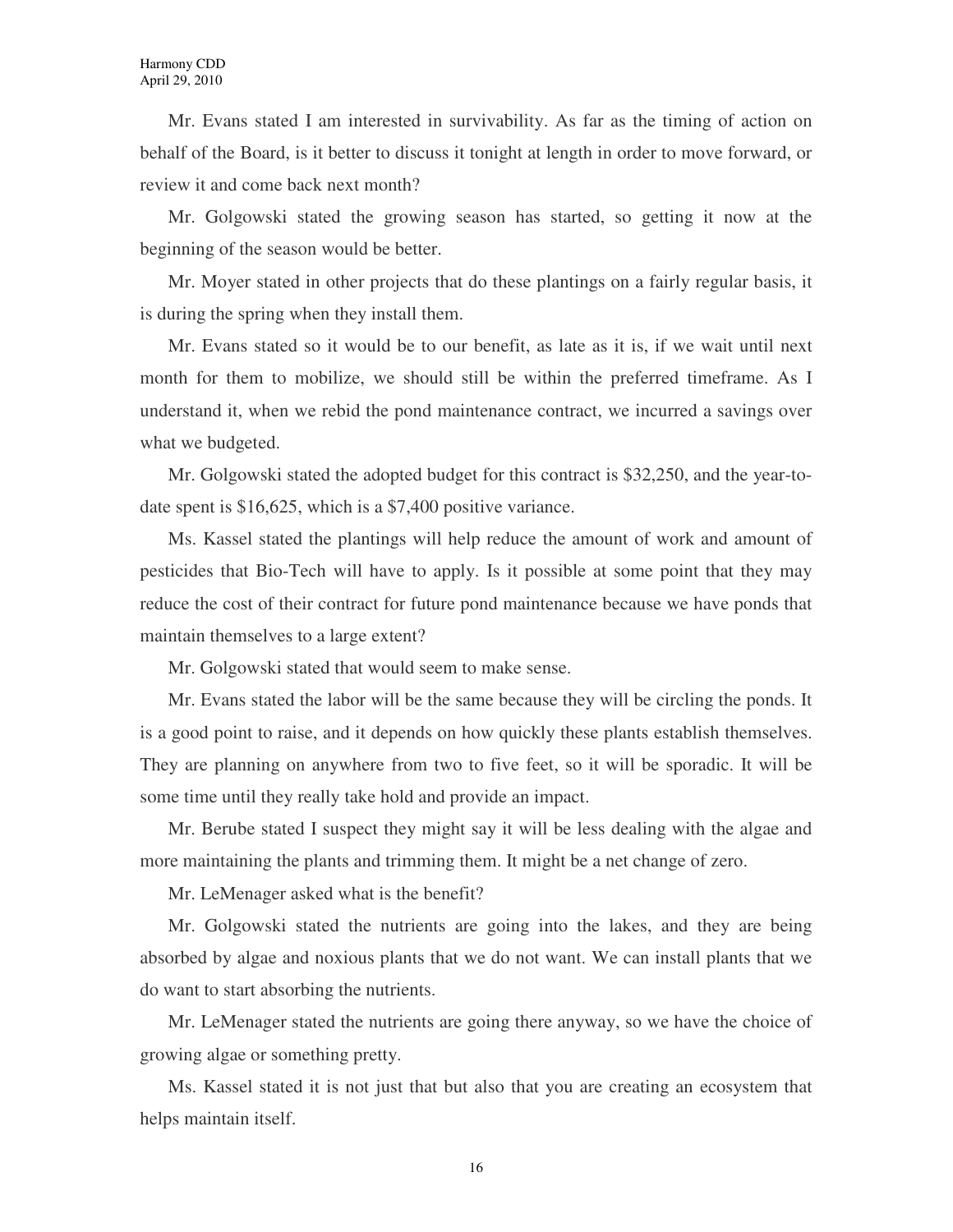Mr. Golgowski stated that is correct.

Mr. LeMenager stated I am all for it.

Mr. Evans stated when you have excess nutrients, that is when you have a surplus that is not being absorbed by that plant material that will create the algae blooms and the slimy surface.

Mr. Berube the last couple weeks, water has been up because of the heavy rains so it does not look as bad, but as the water level drops, we get the brown mats again.

Mr. LeMenager asked can they do the work this month if we approve their proposal?

Mr. Golgowski stated I can ask them, but they do this frequently.

Mr. LeMenager asked Mr. Moyer said this is the normal time of year to do this work?

Mr. Moyer stated we do it in Celebration this time of year.

Mr. Berube stated the one thing I do not see is a guarantee on this work. What is reasonable to ask for a life expectancy on these plants?

Mr. Golgowski stated I think you should expect them to take root and flourish, and their life expectancy would be indefinite.

Mr. Moyer stated on canna lilies, it is not unusual to cut them back in the spring and they fill in again.

Mr. Berube asked in a year from now, these plantings should be in good shape and there should be no widespread dead areas? Is that a reasonable expectation?

Mr. Golgowski stated yes, based on the experience we have had with the residents installing the plants, it has been very good. If we bring in professionals, it would be at least equally as good.

Mr. Berube asked they should be amenable to a one-year warranty on the plants?

Mr. Golgowski stated I think so.

Mr. Tome stated I am not sure it is a reasonable expectation for  $100\%$  survivability for a plant that costs \$1.05 to install.

Mr. Boyd stated the main issue is taking root, and you will know if they take root in a matter of a couple weeks. If they take root, you will be fine. After that, if you have abnormal rainfall for a long period of time and the pond stages higher than it should, that could harm them. They do not like the water level too high or too low. To some extent, it will depend if we get normal rainfall patterns. If we get into a drought over the summer, the water level can get too low where it stresses and kills parts of the littoral zones. If the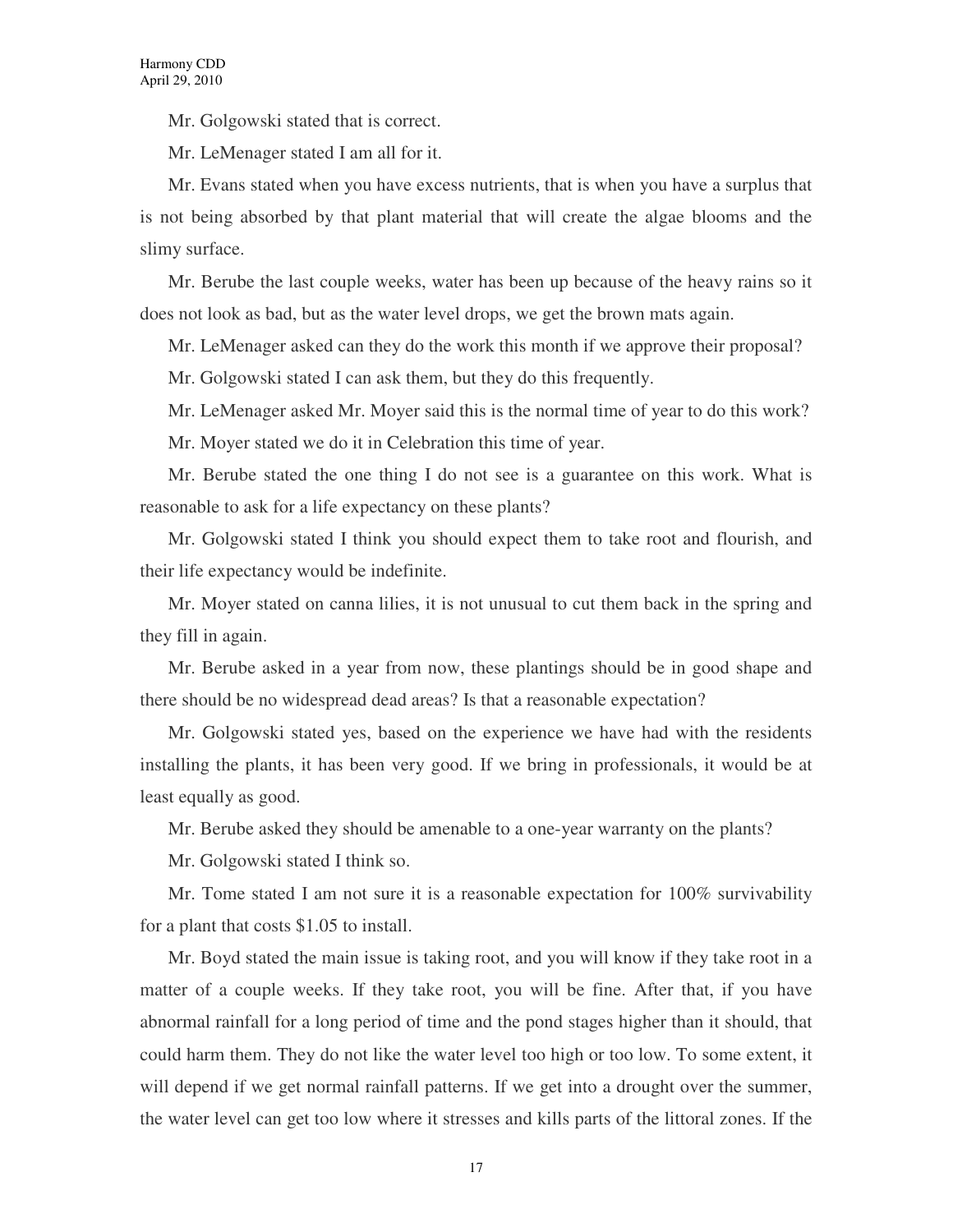plants take root, then the contractor has met their obligation. Beyond that, you are looking at weather patterns.

Mr. Golgowski stated that is a good point. What we have seen at the golf course, the original plantings included some of these, but the mix that was installed is not what is there today. Various water levels and weather conditions will cause one plant to flourish and another to decline. Overall you have coverage of one plant or another.

Mr. Berube stated I am concerned if we see 100 feet of shoreline where everything died, which means something went wrong.

Mr. Golgowski stated the permit with the Water Management District calls for 80% establishment.

Mr. Boyd stated I believe that is correct.

Mr. Berube stated I am in favor of the proposal if we can get some sort of reasonable guarantee.

> On MOTION by Ms. Kassel, seconded by Mr. Berube, with all in favor, approval was given to authorize Bio-Tech consulting to proceed with the additional plantings outlined in their proposal at \$1.05 per plant.

# **C. Dockmaster/Field Manager i. Buck Lake Boat Use Report**

Mr. Belieff reviewed the monthly boat report as contained in the agenda package and is available for public review in the District Office during normal business hours.

Mr. Belieff stated some residents requested more kayaks, if the Board is ever interested in purchasing more. There is a greater demand for single-person kayaks.

Mr. Berube stated the small pontoon boat is down right now. Someone ran over some submerged fishing line, which fried the motor. I have all the parts and it will cost about \$600 to repair. I did some changes at the boat dock. There was a GFI that was burned out because the cover was missing and it was full of water. I tested the others and replaced three out of the four down there. They now have covers on all GFIs, which are working well. We had a couple broken rails on the dock walkways that I replaced. Mr. Belieff is refurbishing the trash cans and work is progressing well. Some of them are in bad shape. We have the new fronts that Mr. Haskett described in a previous meeting. Mr. Belieff had some concerns about fixing the die-cast aluminum that is severely corroded. I looked at it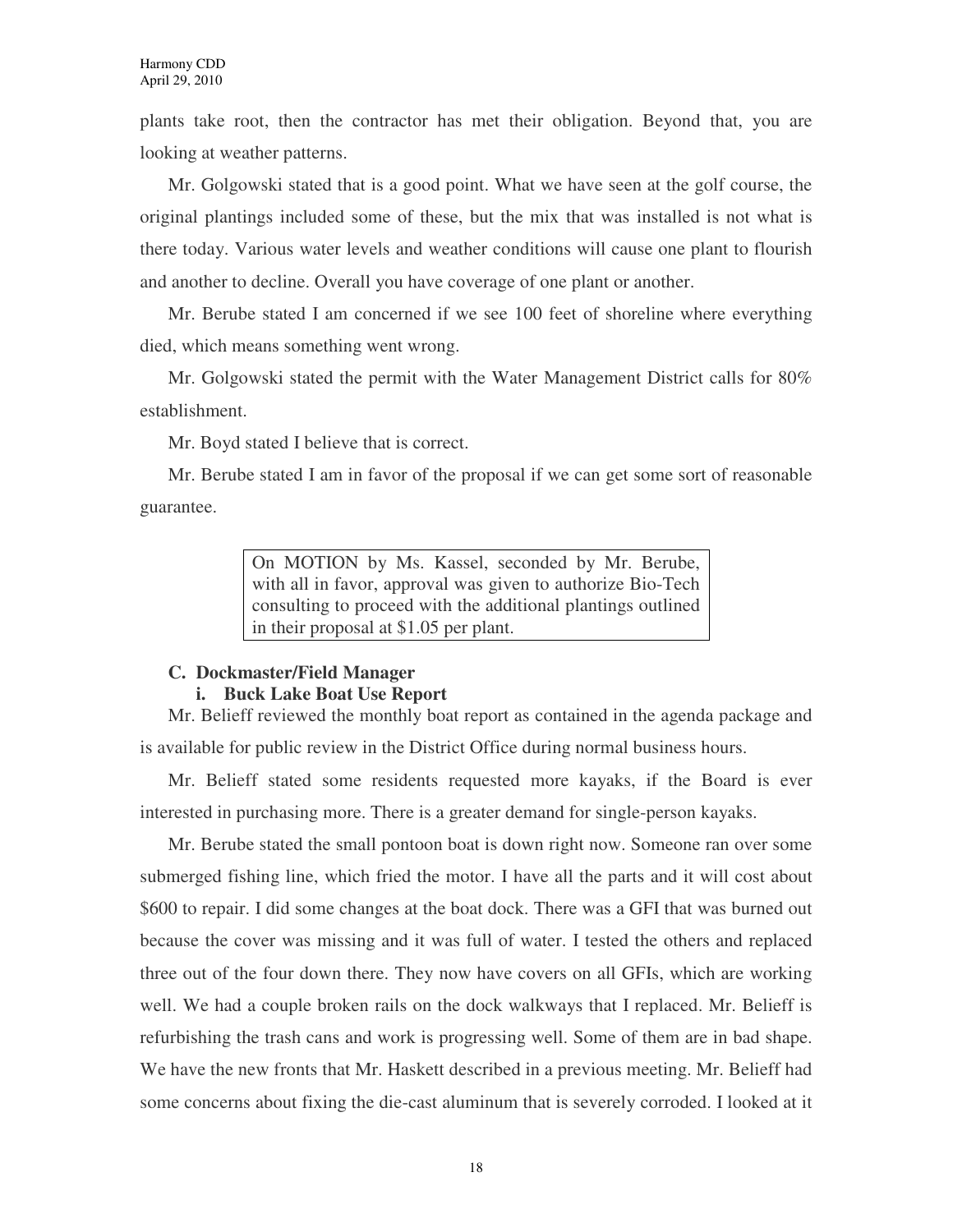and tested my method, repainted one of the trash cans, gave Mr. Belieff the tools that he needed, and it is working well.

Mr. Belieff stated they should hold up pretty well.

Mr. Berube stated this is a major cleanup project. All of the black paint that was on those cans was powder coated and it is peeling off. Underneath is about one-quarter inch of corrosion so we have to literally grind it off, buff it clean, prepare it and then repaint it. It is a lot of work and I want to give Mr. Belieff credit for getting this work effort completed, since it will take a while to finish all of them.

### **ii. Cell Phone Upgrade Proposal**

Mr. Golgowski reviewed the cell phone upgrade proposal, which is included in the agenda package and is available for public review at the District Office during normal business hours.

Mr. Golgowski stated the idea behind this proposal is for the dockmaster to have a smart phone which is capable of accessing the internet. He is responsible for the safety of boaters on the lake. Right now, he checks on the weather by going to someone else, either at the Pro Shop or the development offices. Given the length of time that it takes boaters to return to the dock, getting the information as soon as possible is the goal. The advantage to have this kind of phone is it would act as his computer to access weather information. He can also communicate with the Severn Trent office by email with this phone.

Mr. LeMenager stated it does not sound like he has a computer currently.

Mr. Belieff stated there is no office space for me to have one at the boat dock. It seems the wave of the future to have a smart phone to be able to get weather reports on it rather than with a computer.

Mr. Moyer stated I will suggest something you may want to consider. You get very good AT&T coverage in this area, and I wonder if we should consider getting a computer with a 3G link. Computers are relatively inexpensive now.

Mr. Evans stated I am open to suggestions.

Ms. Kassel asked to what end would Mr. Belieff use that?

Mr. Moyer stated with the communications link back to Severn Trent's office, we can communicate better than we are now in terms of boat reservations and any number of things.

19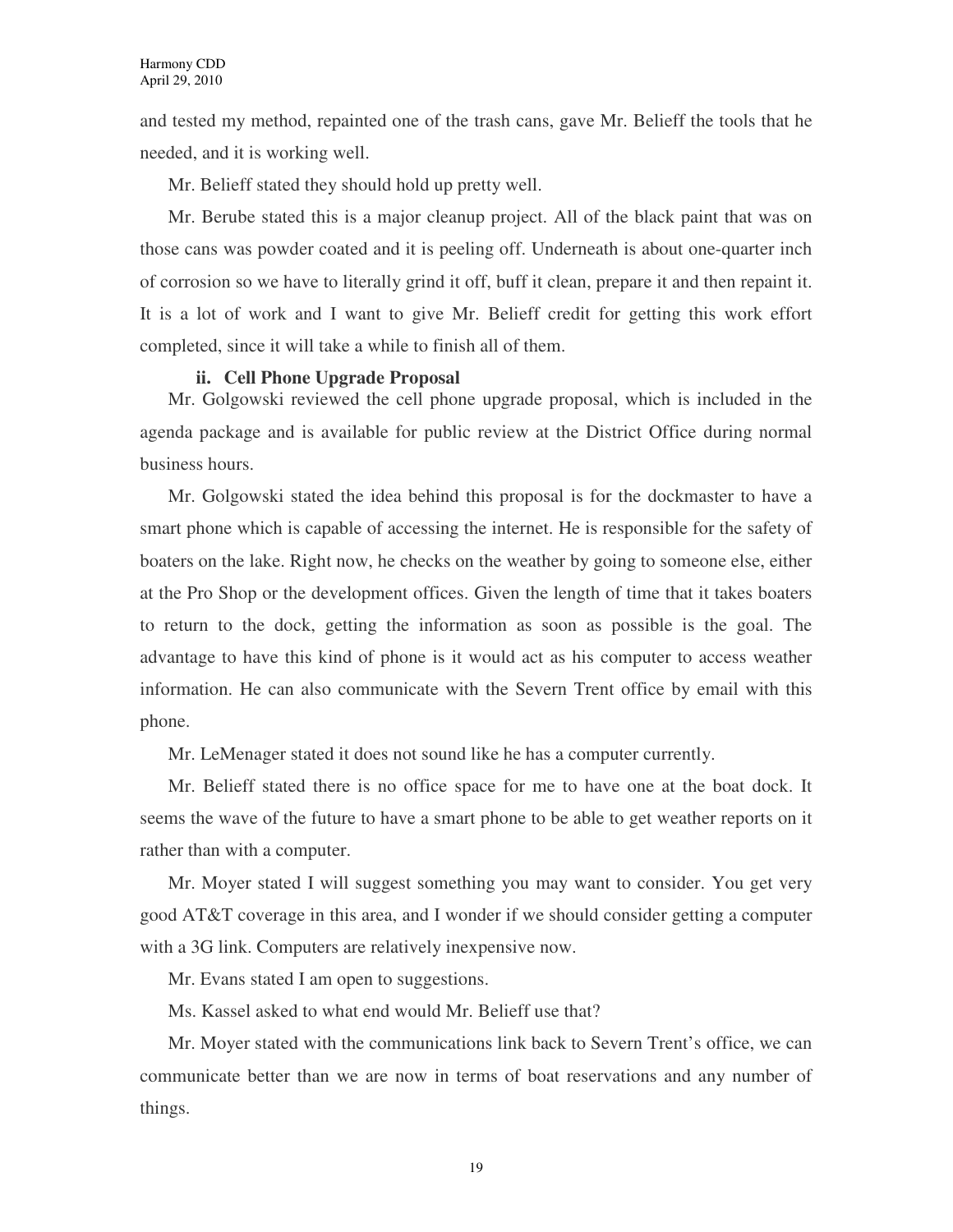Mr. Belieff stated I attend safety meetings with Severn Trent every month, and right now I do that in the golf maintenance area, which is an inconvenience.

Mr. Berube stated perhaps a laptop is the way to go. But the only gain I see of having a computer over the smart phone is the ability to print from it. The smart phone will do the rest.

Mr. Moyer stated you are correct; I agree.

Ms. Kassel stated although it is a much smaller screen.

Mr. Berube stated it is a smaller screen but it is also one less appliance for him to deal with and have to keep plugged in and find power. It is a good idea, but I think the smart phone will do most of the work, especially if he can email.

Ms. Kassel stated adding a computer and the internet service is adding more expense because he will still need a phone.

Mr. Berube stated I will have a presentation for security devices, and part of that system is a notebook. I think the i-phone is a reasonable move if we determine he needs that much safety-related information. I can see pluses and minuses to both. In this technological age, there is probably more positive than negative.

Mr. Moyer stated I do not know what phone you are suggesting, but I have an i-phone and it has some great weather applications. You can pull up radars that are as good as you see on television.

Mr. LeMenager stated the main drive is the safety issue.

Mr. Belieff stated yes.

Mr. LeMenager stated the other uses are nice additions, but it is really all about being able to contact a boater to tell him to get back to the dock immediately.

Mr. Berube asked to that end, are you always in direct communication with the boaters?

Mr. Belieff stated yes.

Mr. Berube asked is that one of the rules?

Mr. Belieff stated yes.

On MOTION by Ms. Kassel, seconded by Mr. LeMenager, with all in favor, approval was given to purchase the cell phone as described in the proposal, as discussed.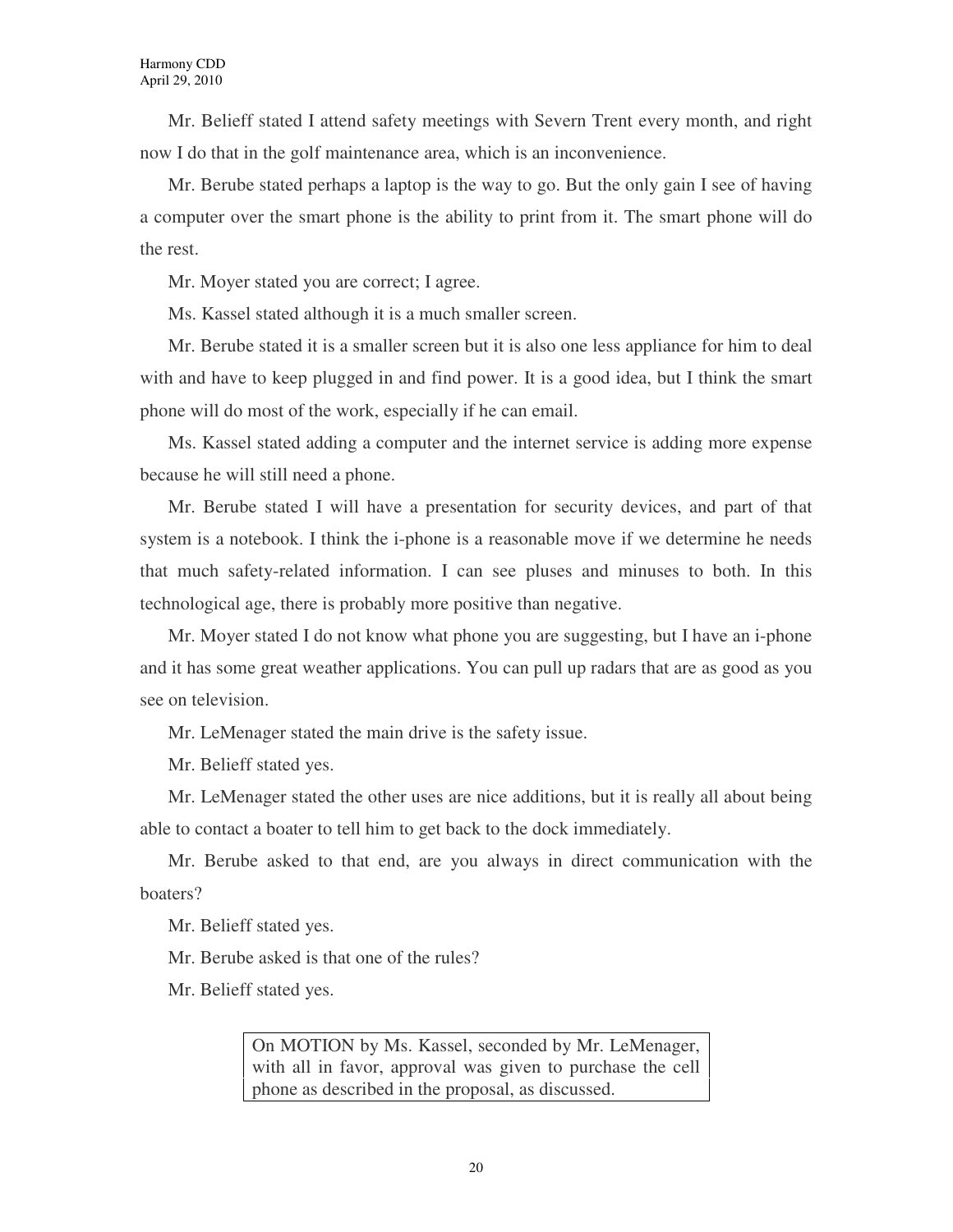Mr. Berube asked what happens with the old phone? This will not be a new phone number; it will transferred to the smart phone.

Mr. Golgowski stated that is correct. The current phone will be handed to the assistant dockmaster.

Mr. LeMenager stated we will see an incremental cost of \$30 for the internet each month.

# **FOURTH ORDER OF BUSINESS District Manager's Report**

### **A. Financial Statements**

Mr. Moyer reviewed the financial statements, included in the agenda package and available for public review in the District Office during normal business hours.

Mr. Moyer stated as of today, we are 91% collected on our non-ad valorem assessments. I was a little concerned when I looked at the financials and noted that we were only 46% collected, which means more assessments were paid in late March that we did not receive until the distribution April 12.

Ms. Burgess stated I was looking through the minutes from last year, and this appears to be the pattern in this District. Harmony CDD is less than 50% collected through April and then in May, you are virtually all collected. That has been your collection pattern.

Mr. LeMenager stated that explains why there was no discount taken on that collected amount.

# **B. Invoice Approval #120 and Check Run Summary**

### **C. Luke Brothers Irrigation Invoices**

Mr. Moyer reviewed the invoices and check summary, which are included in the agenda package and available for public review in the District Office during normal business hours, and requested approval.

Mr. Evans asked is the Board in agreement with the suggested reductions on the Luke Brothers invoice?

Ms. Kassel stated yes.

Mr. LeMenager stated to the extent Mr. Haskett has reviewed and Mr. Shafer is comfortable with it, yes.

Mr. Evans stated I will ask that the motion for approval include the revised Luke Brothers monthly invoice dated April 1, 2010.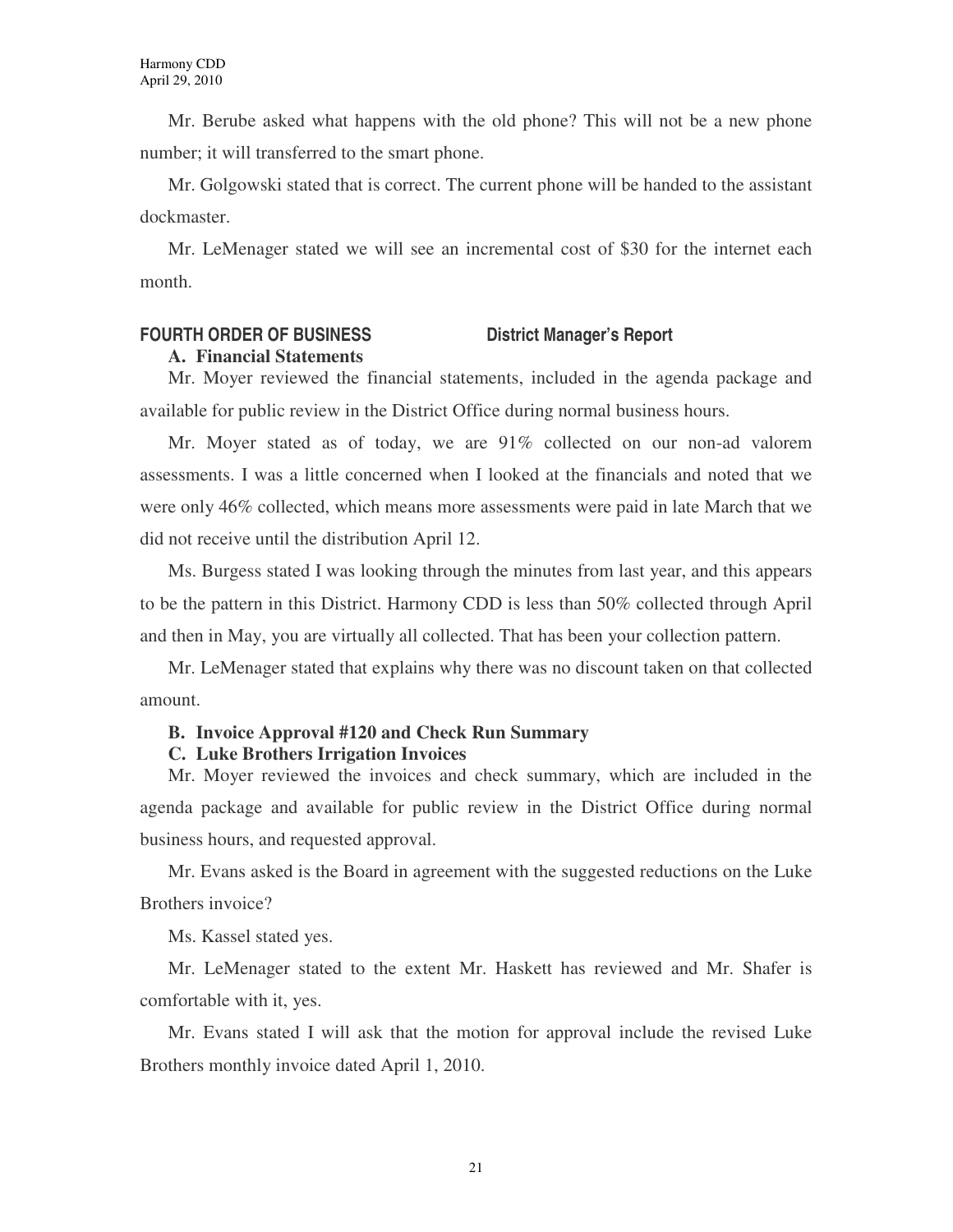On MOTION by Ms. Kassel, seconded by Mr. LeMenager, with all in favor, approval was given to the invoices as presented, including the revised Luke Brothers monthly invoice as discussed earlier in the meeting.

#### **D. Qualifying Information for the General Election**

Mr. Moyer reviewed the qualifying information for the General Election as contained in the agenda package and is available for public review in the District Office during normal business hours.

Mr. Moyer stated one of the items included in this information is an advertisement that will appear in the newspaper. What was in the agenda package indicated Seats 3 and 5 are expiring. What actually will appear in the newspaper will be Seats 2 and 4, which are the correct seat designations for this election. Where this District is in its life cycle, going forward, all Supervisors will be elected by the qualified electors in the District for those two seats. They will qualify to run for election in the same manner as a County Commissioner or a City Councilman. There are two ways to qualify. One is by petition, and there is a form for that. You need 25 signatures of people who support ones candidacy, and you will submit those to the Supervisor of Elections and pay \$0.10 per petition for the Supervisor of Elections to verify that they are valid petitions. If you choose that way, it is \$2.50 and they have to be submitted to the Supervisor of Elections before noon on May 17. If you do not desire to do that, you can still qualify to run by going to the Supervisor of Elections office during the qualification period from noon on June 14 to noon on June 18 and qualify by paying a \$25 qualifying fee. There are some other procedural items you have to do, and I recommend you get those details from the Supervisor of Elections.

Ms. Kassel stated if anyone is qualifying by getting petitions, the petitions need to be signed by people who are registered voters in Harmony. If you are not a registered voter in Harmony, they throw out that petition. Last month we discussed that there would be an e-blast to the Harmony residents to let them know about the upcoming elections, and that did not happen yet.

Mr. Tome stated if you give us the exact information to be sent out, we will be more than happy to be the medium to send it out.

Ms. Burgess stated I have this information in pdf format, so I can email that information to Mr. Tome.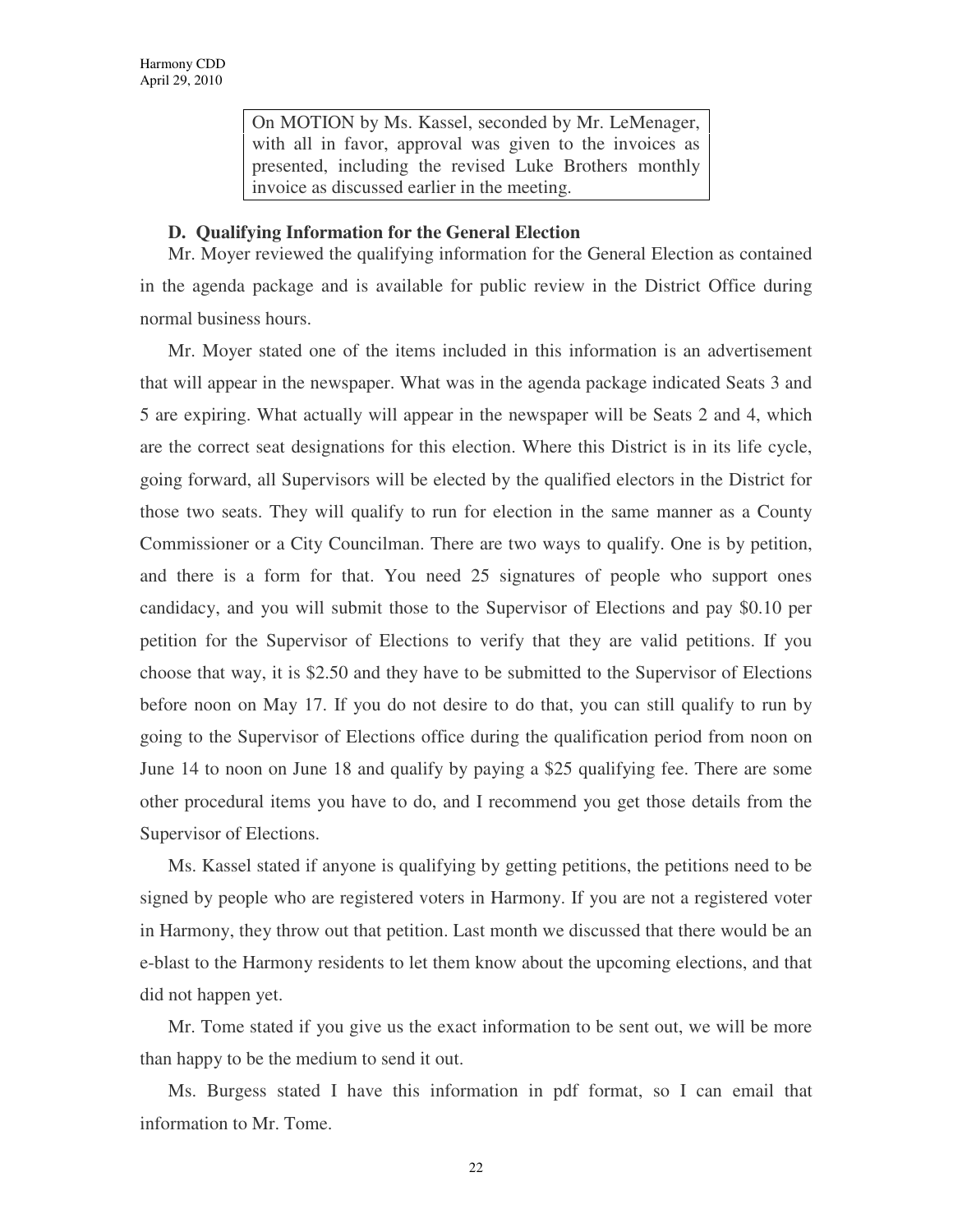Mr. Berube stated thank you for offering to do that.

Ms. Kassel stated we do appreciate that.

Mr. Tome stated it is our pleasure to do that but we want to be sure we have the correct information to send out.

Mr. Berube stated I want the residents to know that the developer and the CDD Board work hand in hand but yet we are two separate bodies, and the developer is doing some thing for the CDD.

#### **E. Public Comments/Complaints**

Mr. Moyer reviewed the complaint log as contained in the agenda package and is available for public review in the District Office during normal business hours.

Mr. Berube stated there do not seem to be very many complaints.

Ms. Kassel stated I do not know if people realize they can log their problems, or perhaps they do not know how to register complaints. If we ever get to a newsletter, I would like to include information.

Mr. Berube stated at one point there was some concern about the website not capturing comments. As far as I can tell, the website is working.

Ms. Kassel stated it does not work with Macintosh, so I was wondering whether that would be a large cost to amend. There are a lot of people who do not have Windowsbased computers.

Mr. Moyer stated we will take a look at that.

Mr. Berube asked can you tell if someone cannot get through because they are using a different operating system or a different browser?

Ms. Burgess stated no, I cannot tell if someone is not able to send a complaint. It would be the sender receiving a returned message.

Ms. Kassel stated it is not just that we cannot enter the fields to submit a complaint, you also cannot see the information on the web pages.

Mr. LeMenager asked where are we with respect to the budget? I thought last year we had a budget session in May.

Mr. Moyer stated our schedule is to distribute the budget in May and have a workshop in June with the public hearing in July or August.

#### **F. District Credit Cards**

Mr. Moyer stated as the Board is aware, Mr. Berube is doing a lot of work for the District, and he has requested that we provide him with a credit card. Banks are very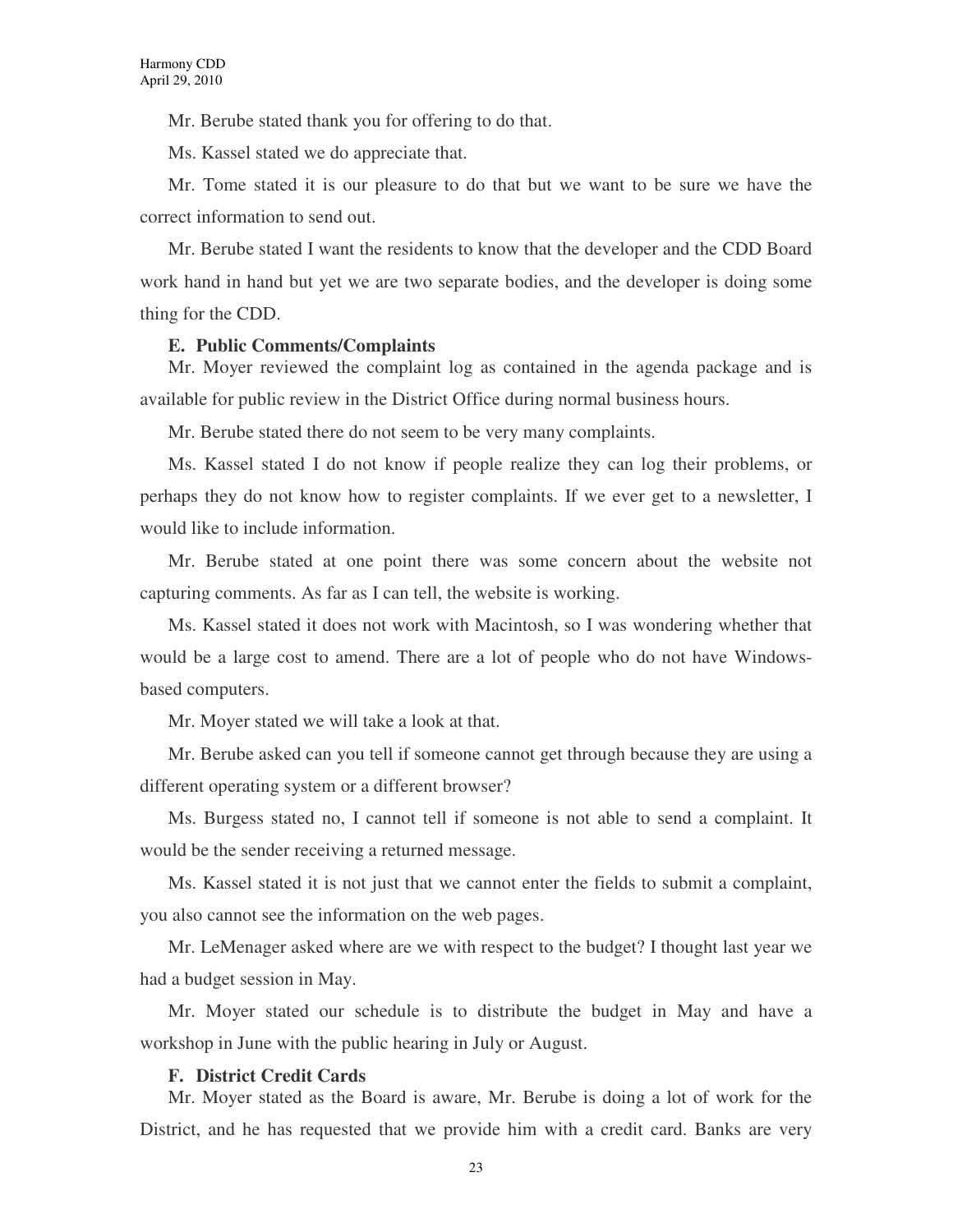difficult to work with given the history on the financial melt down, and they will not issue a credit card, even with a \$1,000 limit, without a personal guarantee for the credit card. They are fine issuing the credit card if the Board takes formal action to request the bank to do that.

Mr. Berube stated we have open accounts at Advanced Marine and NAPA, and a credit card at Home Depot. With the motors on the boats, Advanced Marine is not always the best price for these components. I can do internet shopping if I had a credit card. There are cheaper components available for these boat motors on the internet, and that is the reason for the request, largely for boating supplies and having more flexibility than our three local suppliers. There is nothing wrong with Advanced Marine. One reason for me working on the boats is to save money. We have also received some discounts at NAPA simply by telling them we are going to a competitor for parts. We can do without the credit card, but I think we can save some money with it.

Mr. Evans stated the first thing you have to keep in mind is that we are operating as the Board of Supervisors, versus employees of the management company to do self repairs. I greatly appreciate all the time that you all spend in the community, fixing things and making reports. But being a public official is your primary obligation. I am concerned that we might be stepping over into a broader role in that regard. I think Mr. Berube has been a tremendous asset.

Ms. Kassel stated I wonder if Mr. Qualls has a comment on this issue.

Mr. Qualls stated I do not know of anything in Chapter 190, Florida Statutes, precluding that. I will look into it further because I am not familiar with it happening in the past, but I do not know of any provision precluding it. Even though there is no prohibition in Chapter 190, F.S., we would advise against a Supervisor having a District credit card unless there are clear rules for how that process works.

Mr. LeMenager asked would it be better if the Board takes some action to officially appoint Mr. Berube to have some official supervisory role when it comes to the boats?

Mr. Moyer stated there may not be any provision in Chapter 190, Florida Statutes, but in Chapter 112, Florida Statutes, a Board member cannot be an employee of the District.

Ms. Kassel asked is there a way or would you be willing to spend your own money and submit an invoice to the CDD for reimbursement?

24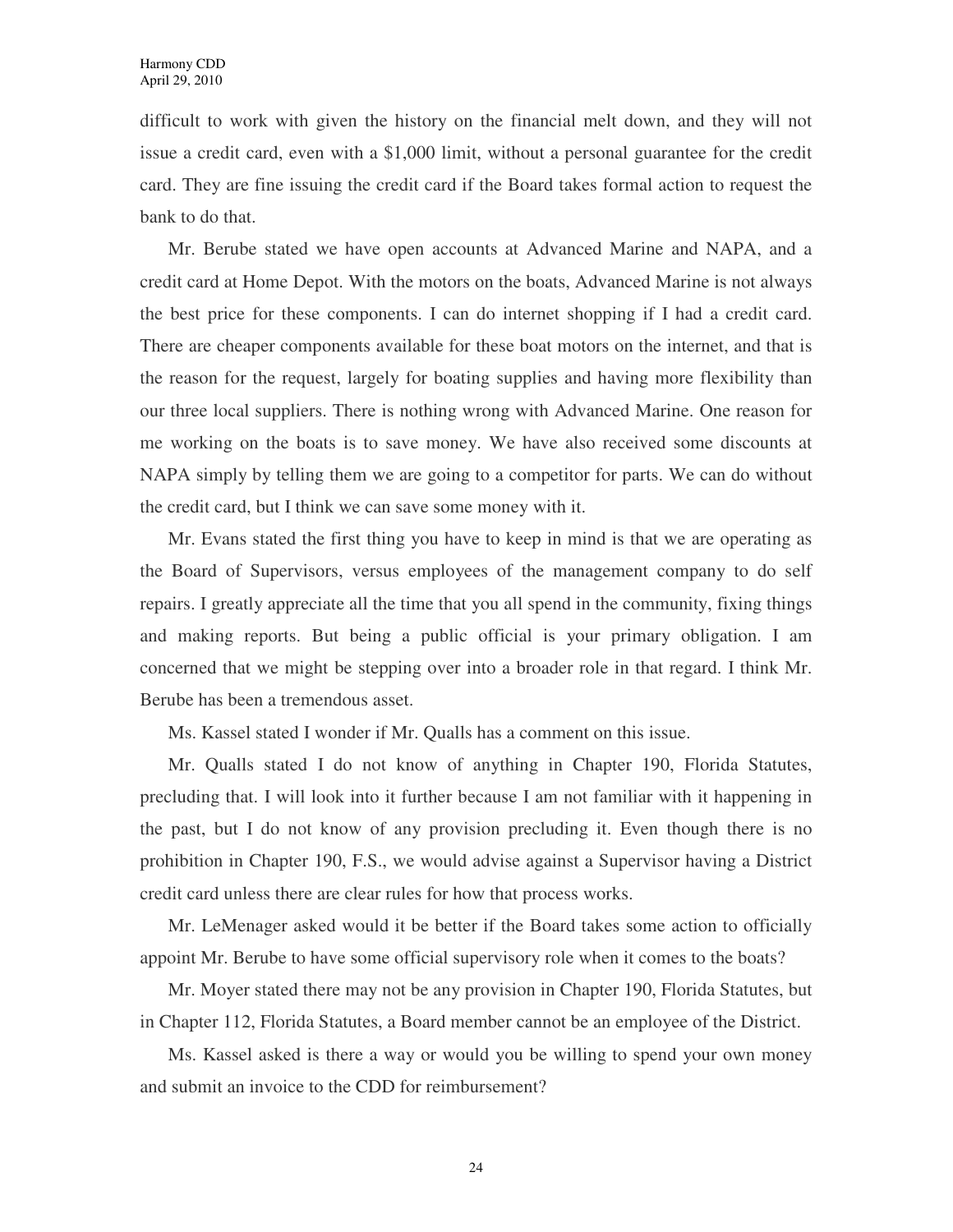Mr. Berube stated I would be taxed on the purchase except at Home Depot. We can live with what we have with our suppliers because it is working fine now. I was just trying to get the most inexpensive parts that we can. The difference may be \$100 at the end of the year.

Ms. Kassel stated thank you for all your work.

Ms. Burgess stated I discussed this with Mr. Berube a little bit, and I suggested that he not submit invoices to be reimbursed. If he is reimbursed over \$600 per year, that becomes taxable income to him and he will receive a 1099 on those reimbursements.

Mr. Berube stated this was the best way of getting around local suppliers, but on the other hand, perhaps we should utilize our local suppliers. I was not happy with some of the prices I was receiving, but it will work fine the way we have it.

Ms. Kassel stated shipping costs can be significant.

# **FIFTH ORDER OF BUSINESS Staff Reports**

### **A. Attorney**

There being nothing to report, the next item followed.

## **B. Engineer**

# **i. Universal Engineering Services Invoice for the Watermain Extension**

Mr. Boyd reviewed the invoice from Universal Engineering Services, which is contained in the agenda package and is available for public review at the District Office during normal business hours.

Mr. Boyd stated this invoice is for geotechnical testing services in the amount of \$375, and I am requesting approval for the trustee to pay this from the capital projects fund.

> On MOTION by Mr. LeMenager, seconded by Mr. Berube, with all in favor, approval was given to the invoice from Universal Engineering Services in the amount of \$375, to be paid by the trustee from the capital project account.

# **ii. Approval of Requisition #251**

Mr. Boyd stated I am going to request that we pull this for your consideration at this meeting. There is a problem with this requisition that will be in the District's favor when it is corrected. We had an accounting change and they applied the wrong hourly rates, which I missed originally.

# **iii. Neighborhood A 1 curbing**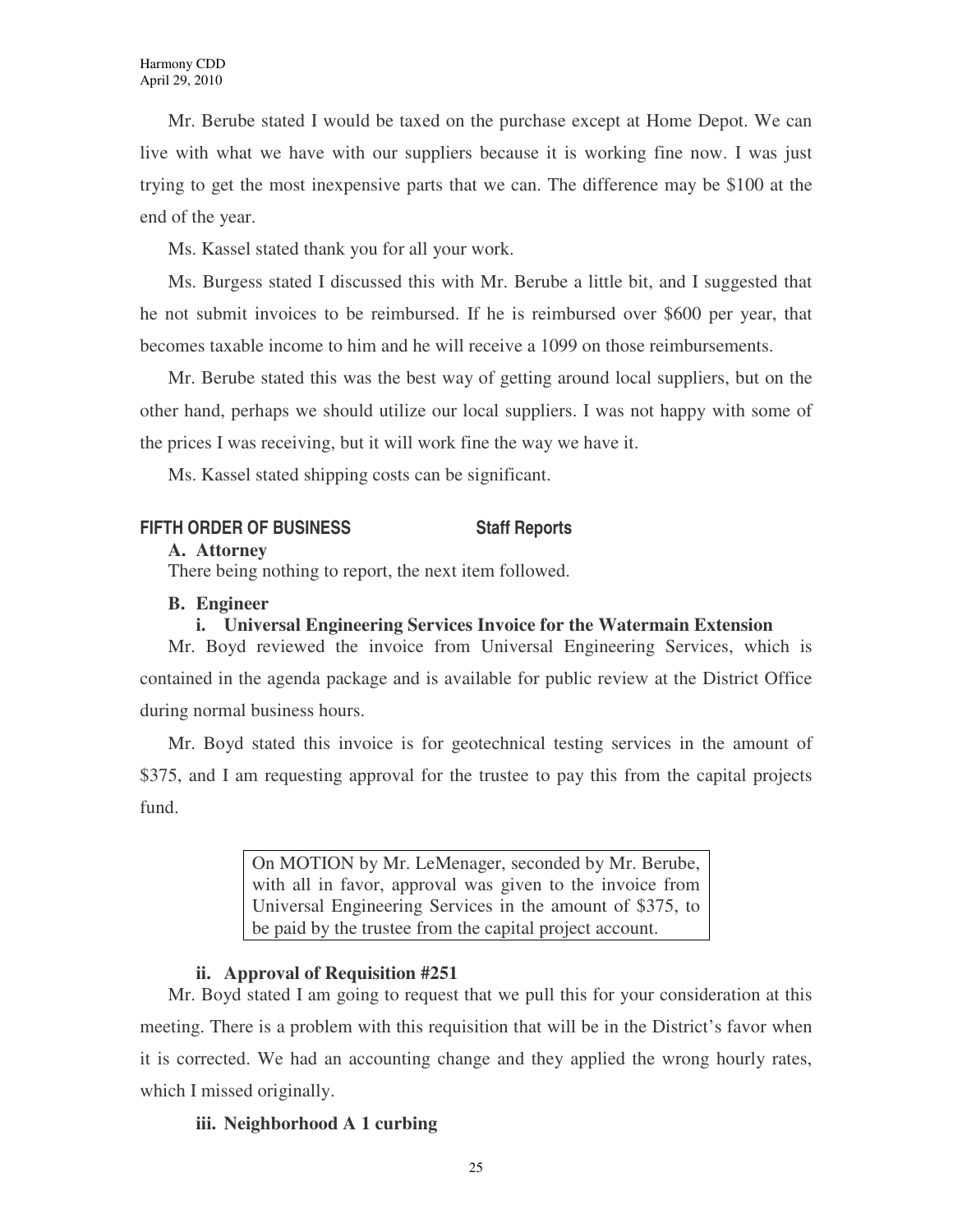Mr. Boyd stated last month we discussed the curbing in the alleys, and we received a proposal to install bollards to physically force trucks, whether it is garbage trucks or others, to stay within the paved radius. The direction of the Board at the time was to wait and not spend any money at the time but to see how the trucks were doing after we reiterated to their company that they needed to drive properly. They are driving appropriately in all areas except for this one neighborhood. I would like to bring a couple proposals to the Board next month to put in a concrete curb and put in some large stones behind the curb to physically force people to stay on the pavement and stop clipping the corner.

Mr. Evans asked are you going to try to parallel the existing radius or will you flatten it out? You know there will be some who will still want to jump the curb.

Mr. Boyd stated that is the purpose of the large rocks and bollards.

Mr. LeMenager asked why do we not pave it?

Mr. Boyd stated I will look at it and make sure there is not a reason the trucks cannot physically make this turn. If they cannot, we will widen it enough so they can make the turn.

Mr. Evans stated you can do a raised curb and flatten it out to give them an apron and provide more leeway.

Mr. Berube asked is it intended to have sod all the way to the asphalt?

Mr. Boyd stated yes. There is probably more than one thing happening to cause them not to stay on the asphalt. Because it is the way it is, they have gotten lazy and they are not trying anymore. We want to take some corrective measures to get them to be more careful.

Ms. Kassel stated they need to go slower around the corners.

Mr. Berube stated they have slowed down a little.

Mr. Boyd stated I will provide pricing for some alternative solutions next month. This is the only area that is still a concern.

#### **iv. Sidewalk Review**

Mr. Boyd stated it has been over a year since we did a major sidewalk review. Mr. Haskett brought to my attention that there are some other areas that need some repair. We will provide a proposal of what it will take to do a full review of the sidewalks and provide it in the agenda package next month.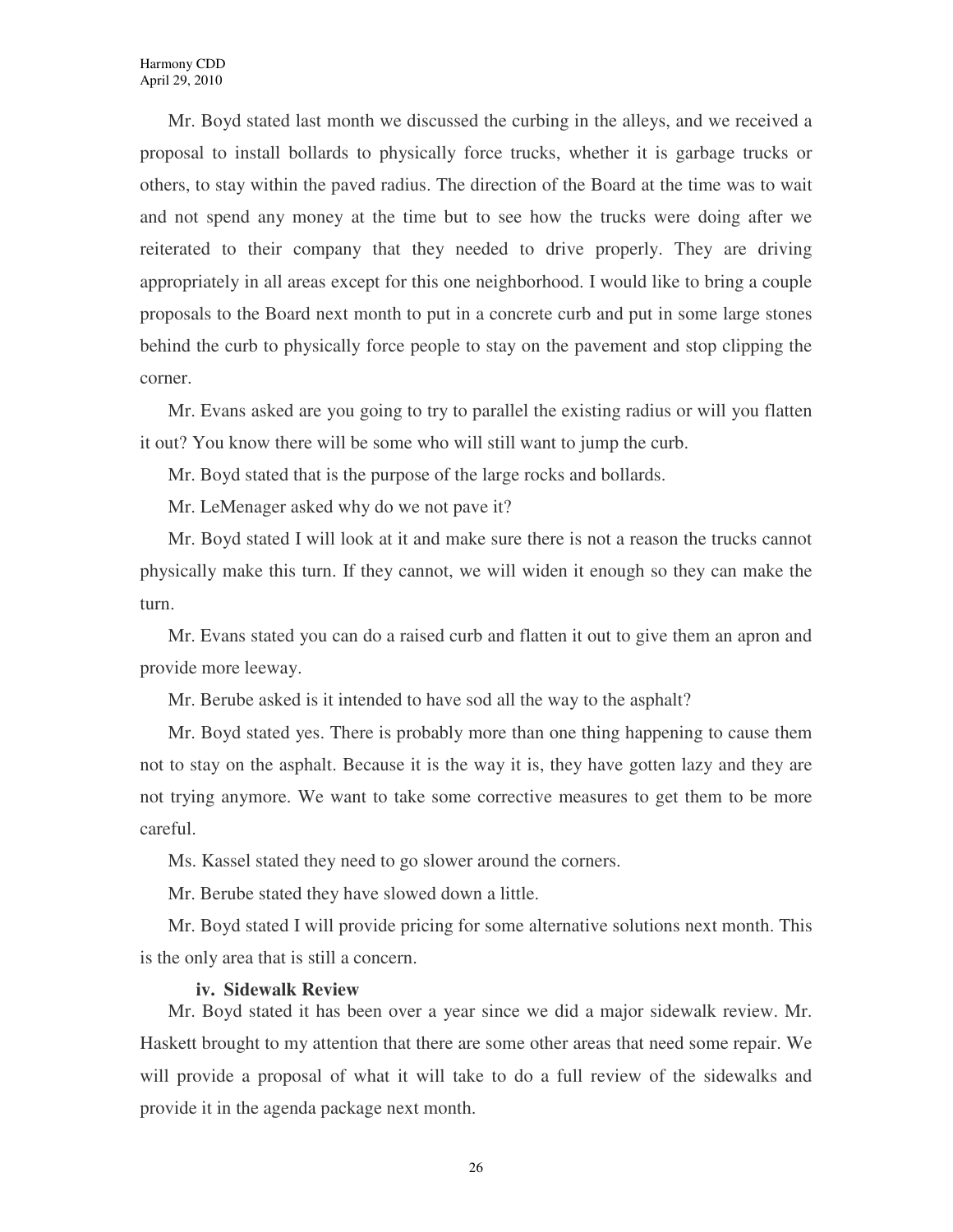Mr. Berube asked is the person who did it last year still available? I know there was some concern that he was going to school.

Mr. Moyer stated he is in school, but Severn Trent has a department that grinds sidewalks. So we will ask them for a proposal from Severn Trent and bring that to you once we know the scope of work from Mr. Boyd's review.

Mr. Boyd stated the update to prepare that report will be much less than the original report.

#### **C. Developer**

Mr. Tome stated there was a press release about the School District with regard to ball fields that are being donated and built by the developer. In the release, it stated that the Harmony community would be doing the maintenance. We want to clarify it is not a CDD matter or an HOA matter. The developer will be performing the maintenance, and there will be no expense to the residents. I heard some rumors about who was going to be responsible for that maintenance. The field is being designed to little league standards. I also wanted to comment about Mr. Shafer from our perspective, as far as his management ability and effort and the things he has done. Mr. Nicholson was a nice guy and we liked him, but I do not think he was giving this community and its residents the same effort as Mr. Shafer is. I want to compliment him because I think he is giving 120% every day. We all know the things that happened and we cannot fix the past. I know what they have dealt with this year, which was a bad time to start. We had a bad freeze and now excessive rainfall, along with a turnover in management. We are displeased as well and I support Mr. Haskett's decision with his negotiations. I think Mr. Shafer has done a good job and we are pleased he is here.

Mr. Haskett stated at the last meeting, we discussed a card access system. I did not have time to get anything to include in the agenda package. I am still doing more research on a couple things that will be helpful with the final proposal I put together. The other item was the columns and the condition of them. I recently went out with the painter who did the Swim Club and a contractor he recommended, who is a stone and stucco expert. The synopsis was that the edging needs to come off to eliminate the problem of rusting on the columns. The foam has deteriorated and damaged, and it will not go away unless you make it go away, which is to remove it and find an alternative solution. I have a company looking into a proposal for cast concrete, similar to the columns we have here,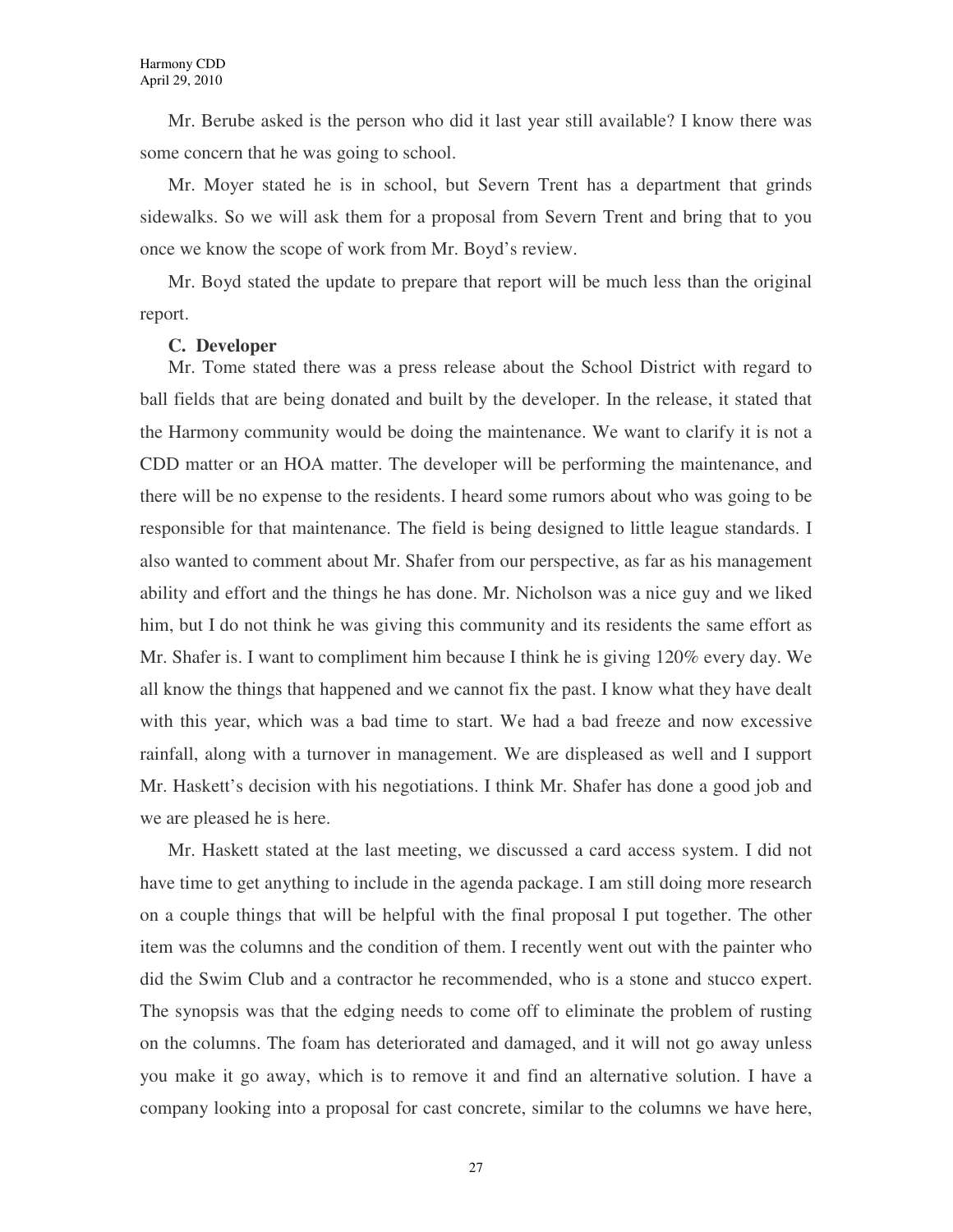which will be a permanent solution. I do not have a cost for it yet, but I will provide it at a future meeting.

Mr. LeMenager stated I will ask that your alternatives include simply landscaping and not repairing the columns. My position on the two columns in Primrose Park has not changed. I do not think they add anything to the aesthetics of that park.

Mr. Haskett stated it was mentioned about stains at the bottom of the pool at the Swim Club. I spoke with the pool company and they can do an acid treatment, which they recommend we do once a month to keep the stains away. Anytime there is a fluctuation in the amount of water that comes into the pool from refilling it, is when the problem occurs because there is a chemical imbalance. I asked her to keep up that regimen to keep it under control. Next month I will bring a proposal for replacement of the tile. I would like to add it to the budget for next year, possibly to do it in the fall.

Mr. LeMenager stated I was under the impression that the County can close the pool if tiles are missing.

Mr. Haskett stated yes, if tiles are broken and not repaired.

Mr. LeMenager asked if they are completely removed, is that ok? Many of the little ones are missing.

Mr. Haskett stated as long as there are no sharp edges, we are fine. If it got to that point, we would close it ourselves and make the repairs because we do not want anyone to get hurt.

Mr. Berube stated to pickup where Mr. Haskett mentioned the security issue, I followed up on that. There are not many companies who will handle putting locks on a project of this scope. I found two: Stanley and ADT. Stanley provided a proposal to me today and ADT will provide one when I meet with them next month. The estimates are as follows. On all the places where we have a gate or door, which includes the main Swim Club gate, the men's and women's restrooms along the street that are now currently locked all the time, the fence in front of the docks, the men's and women's restrooms at Lakeshore Park, and the two main access gates to the Swim Club—a total of nine openings—the proposal is \$20,000 from Stanley for everything needed for a turnkey system. We will need a computer that programs the network. Each door will have a card reader that is programmed to accept different levels of access. Supervisors will have access to everything, and access can be limited to various other places. The proposal for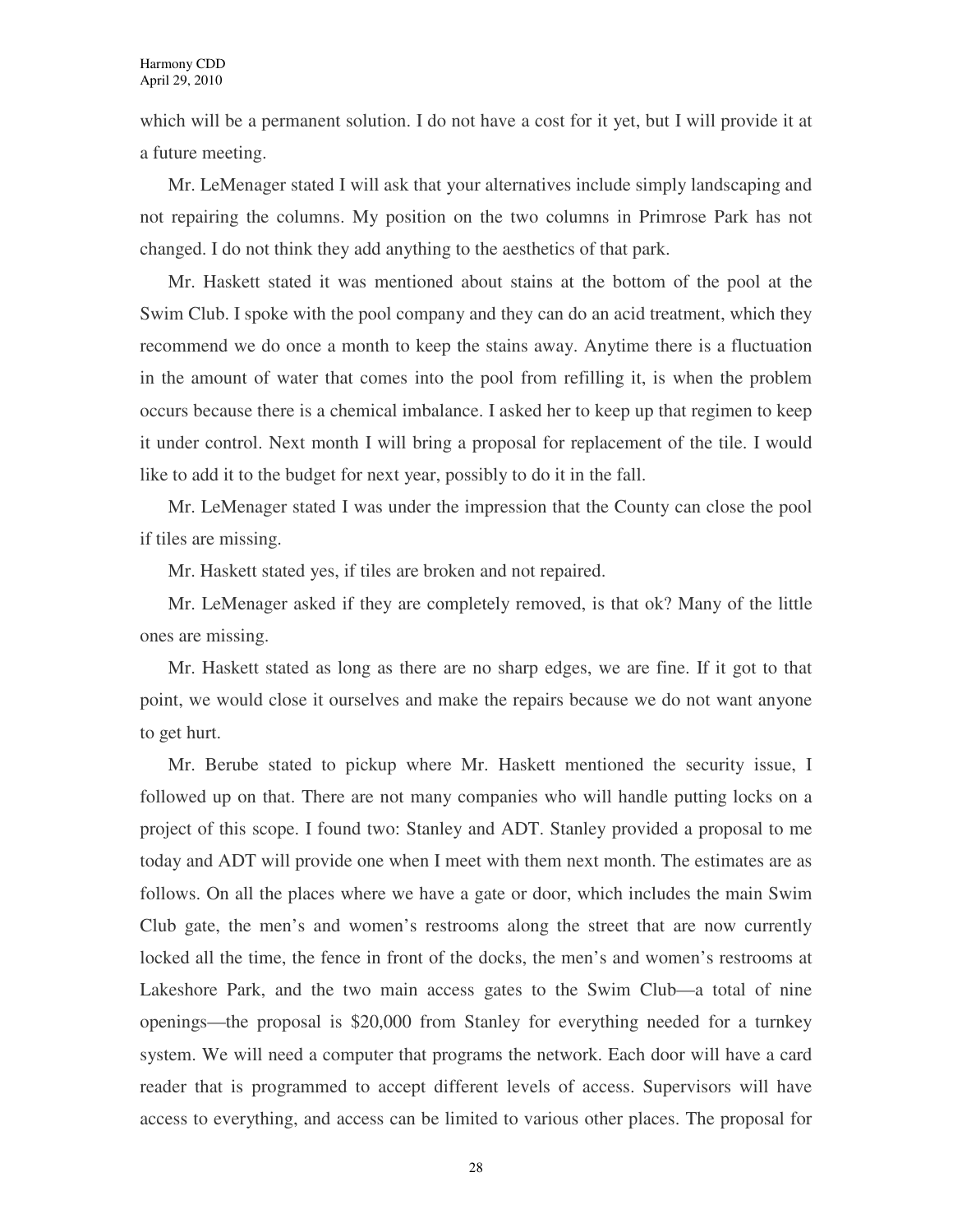all nine openings includes everything: installation, self-locking and self-closing gates, a notebook, and a supply of 1,000 cards. I am not sure that accomplishes what we want to do because it does not include the dog park. The problem with the dog park is the chain link fence and the gates. There are big gaps on either side of the gate with the flip-up latch, which is on a long latch. It would be very hard to have a card reader mounted to the gate. We can modify the gate or they suggested putting up a gate like a miniature version of the one we did on the boat dock. Depending on the extent of the gate and how nice we wanted it to look, those cost \$1,000 to \$2,000 per access. We might want to consider the playgrounds, too. If we do all the fenced areas, there are about 20 or 21 access points, so it could be \$50,000. The ongoing costs are maintenance and administration for issuing the cards. Cards cost about \$5 each. Other communities charge a fee for their cards. We can provide one at no charge, but everyone after that is \$25 or something. They will all have a Julian date on them so they expire at a certain point, at which time, they have no more access and it forces people to come back and reactivate their card.

Mr. Evans stated do you think you can you have another proposal for us to consider at next month's meeting? We will be discussing the budget at next month's meeting.

Mr. Berube stated yes.

Mr. LeMenager stated this would be a capital expense.

Mr. Evans stated I think we can argue that it is a capital expense.

Mr. Berube stated I am meeting with ADT next month, but so far, I like Stanley better. They seemed to listen better.

Mr. LeMenager stated I will try to find the person at Artisan Park in Celebration. I do not like the ones where you swipe the cards. I like the systems where you put the card next to the sensor, which causes the doors to open. There are a lot fewer maintenance issues.

Mr. Berube stated I am not sure whether it is actually swiping the card or not. There are other options besides cards, and one is a smart key similar to the Mobil speed pass. That is significantly more expensive on the initial setup, but it is less down the road because we are programming keys. After seeing both, I like the card access system better.

Ms. Kassel stated when you prepare your proposals, you can include the pros and cons of each.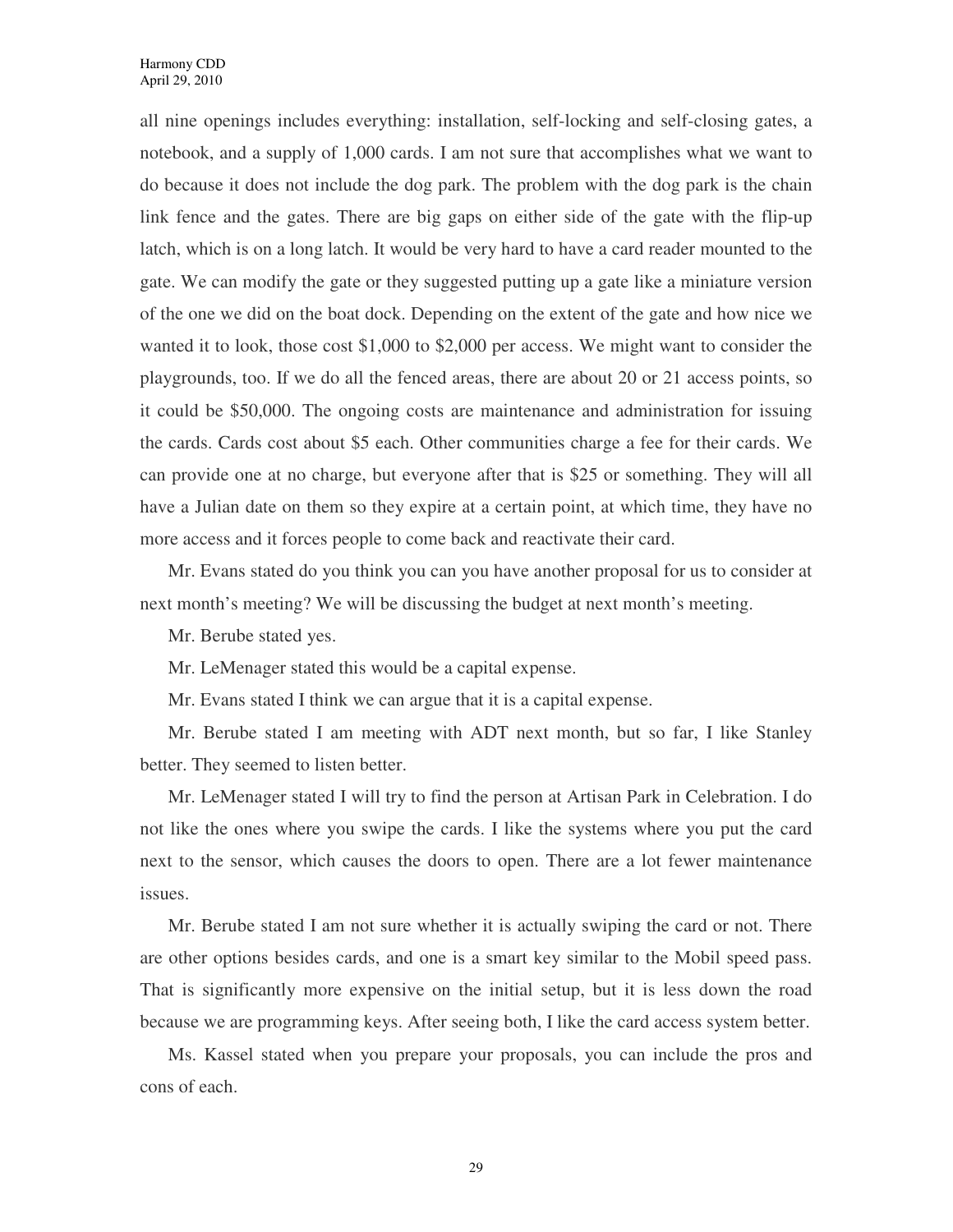Mr. Berube stated the keys are \$50 or \$60 each, which I was not in favor of. Do we want to pursue what it will take to secure the chain link fences? I think if we are going to secure these areas, we need to secure the dog park. Then we need to consider if we also want to secure the playgrounds.

Mr. Evans stated I think we need to look at all of them. It has been a big issue since the beginning.

Ms. Kassel stated the fences around the pools are higher but the dog park is a shorter fence that people can climb over.

Mr. Berube stated if we are going to spend the money on security, we need to secure it and I think that includes everything. The idea is to limit access to the residents who pay for these facilities, and it will keep the honest people honest. I hope to have a better proposal by next month. I will email what I have to Mr. Haskett and the management company of what I have.

#### **SIXTH ORDER OF BUSINESS SUPERVISOR Requests**

Mr. LeMenager stated I noticed an infomercial sign went up on CDD property, and I wonder what the approval process is to install commercial signage on CDD property. It is the sign that says Harmony Realty.

Mr. Tome stated we can pull the master signage CDP that was approved by the County six to nine months ago. There are different zones: residential, commercial and highway. Signs will vary by size and location, depending on which zone they are in. This area is the commercial zone, and sign locations are different in this area. It was approved by planning and zoning for Osceola County. I can provide it for your reference and for your use. It is an allowable sign within that commercial zone.

Mr. Berube stated I understand you painted all the concrete structures along U.S. 192.

Mr. Haskett stated yes. When we went through the bid process for the Swim Club, I also received bids for the contractors to have the columns and signs done on U.S. 192. The bid process resulted in a lower price from Ledesma to do the Swim Club, but Curt's Quality Painting had a lower bid for the columns on U.S. 192. The development company paid to have all that work done on U.S. 192.

Mr. Berube stated I did not remember the Board approving that, and I thought they were our structures. I want to say that you did a good job, and thank you for taking care of it. The colors look very nice. Last month I provided two copies of newsletter samples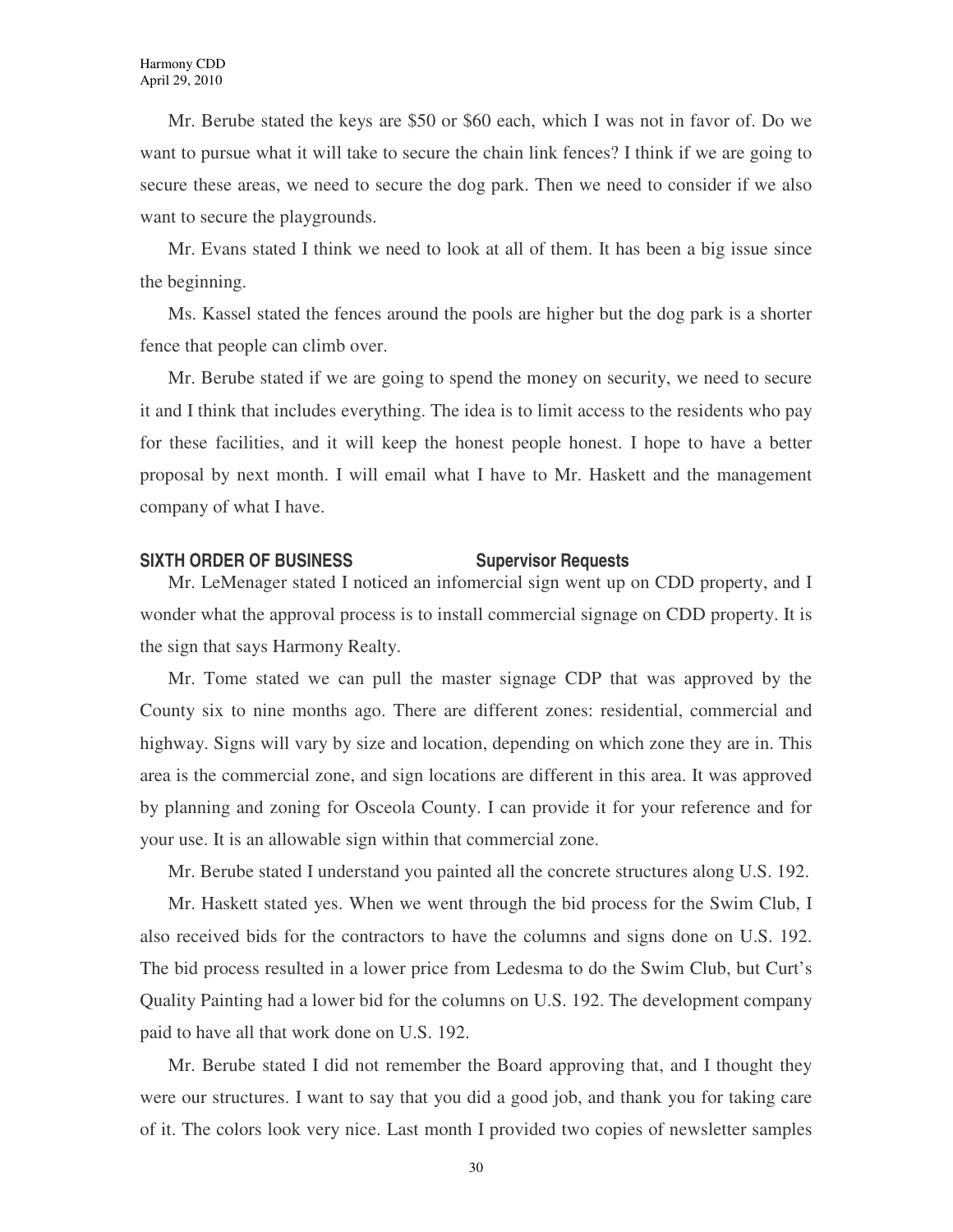and we briefly discussed them. I think the CDD or the ROA needs a way of communicating with the residents to let people know what is going on. It maybe outside the purview of the CDD in the legal sense of what we are commissioned to do it. But conversely, we need to listen to what the people want. There is the Harmony Notes, but that is not within our control and we do not have the means of sending email blasts. I think the amount of money is small and it is a good communication vehicle. Do we want the CDD to fund the newsletter? It will cost about \$160 per issue to be delivered and hung on everyone's door in plastic bags.

Ms. Kassel asked is that based on a monthly publication or quarterly?

Mr. Berube stated you can do it as often as you want. He prints it because he gets to put the advertisements in it. He has nothing in this area and he would like to cover this area. He is paid through the advertisements, and the \$160 goes to the delivery subcontractor.

Mr. Evans stated Mr. Tome has spent a lot of time on the newsletter, the pros and cons and the economics of how many ads you have in place to justify it.

Mr. Tome stated I do not know how much space you are looking for each month, but for the Harmony Notes, we struggle to fill it. Sometimes it is eight pages, and sometimes it is four. What drives that is advertising space. The Osceola News Gazette tries to get the advertising space. If they are successful, it ends up being about  $40\%$  narrative and  $60\%$ advertising space. If it is an eight-page issue, there is no question that we struggle to fill it. I agree that we do not want it to be filled with news from the developer. We welcome input from other people, but the challenge is someone committing every month to provide a half page or a full page. And the deadlines are very early. We were done with the May issue on April 8 and we are already working on the June issue. If the Board can commit to that, we are happy to provide that to the community. We have offered it to the high school and the community school if they want a half page or quarter page area. The golf preserve and the development company sometimes commit to a full page advertisement or two half-page advertisements, simply because the Gazette is sometimes not able to get enough advertisers. We have committed a full page of advertising space. They do not mind who advertises; they just want someone to pay \$800 a month for the advertising space. You would just need to commit to the deadline and to filling the space that you have.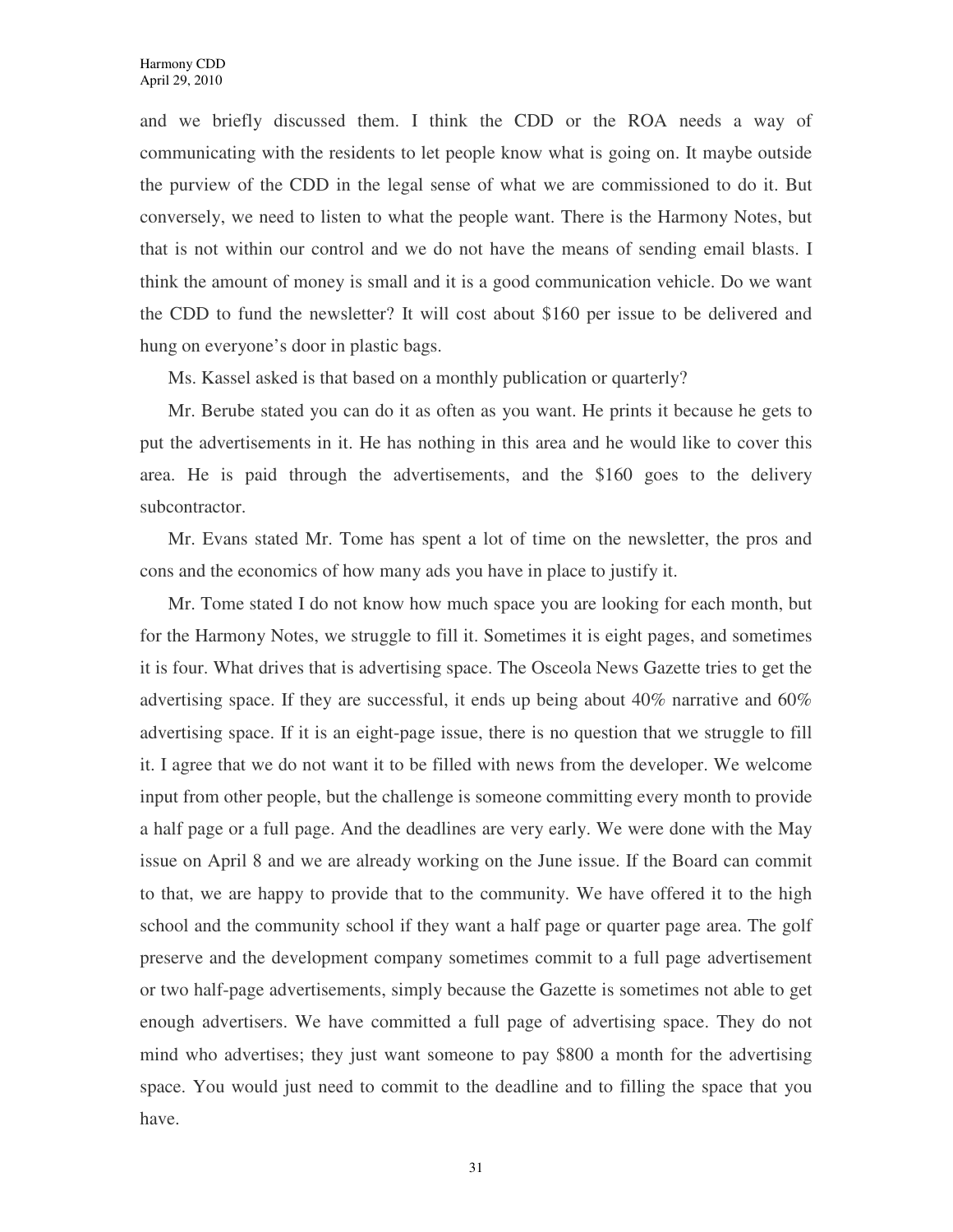Ms. Kassel stated someone needs to be in charge of that, and it needs to be consistent and managed. We do not want something in there representing the CDD that is not what the CDD wants. We need someone who will do that over time. Who will that be? How will that happen?

Mr. Berube stated Mr. Tome just said the Harmony Notes is paid for already and what you are looking for is editorial content.

Mr. Tome stated that is correct.

Mr. Berube asked if we want to publish something in it, how do we accomplish that?

Mr. Tome stated Amber Sambuca in our office acts as the conduit to get it to the editor, who is a Gazette employee, who puts it all together. We review the layout and make sure it is fine, and then it goes to print.

Ms. Kassel stated last year Mr. Golgowski submitted some information, about four pages. It was my hope that his information would be included quarterly, since it is information on policies that Harmony residents need to follow. Even if we divided that and did one page every month, that would fulfill the obligation and cover everything we wanted to cover.

Mr. LeMenager stated we do not have to reinvent the wheel. Celebration has been doing this for a long time and they have some things that are the same every month, such as what day the garbage truck will come, because people will always have those kinds of questions. There are a lot of things like that we can include in every issue. I think Ms. Kassel is right that we do it every month. The idea is that we want more new people to come into the community, and sales have been picking up. We can include rules and regulations every month, trash pickup, how to get the CDD key for the facilities, hours for the boat dock and things of that nature. If you need filler every month, there should be plenty.

Mr. Tome stated we agree. The key thing is in a four-page newsletter if it is all filler with nothing new. Just tell us what you want, how often you want to rotate it, and we are here to help.

Mr. Berube stated Mr. Golgowski spent a lot of time preparing the animal flier and it deserves to be published. We spent time revising that flier and it is helpful information.

Ms. Kassel stated we can do that quarterly and break up the balance of what we published last year and publish that in the other three months.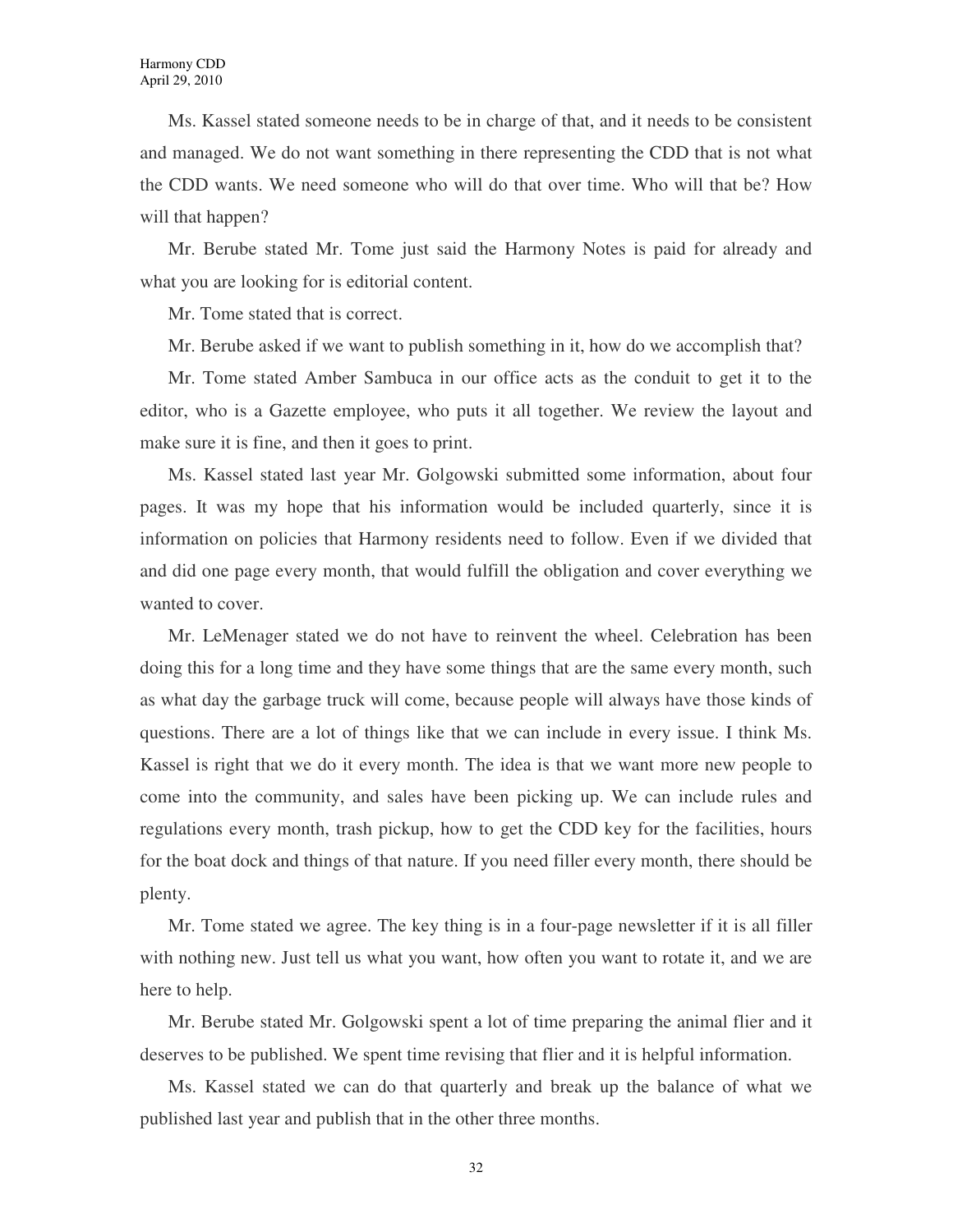Mr. Berube asked are there any other issues that we need to communicate to the residents?

Ms. Kassel stated last month, a resident brought up the idea that the CDD should approach the developer to request some kind of agreement to have an equestrian facility on developer property. After thinking about it, I thought that would be a very expensive proposition to propose that the entire tax base in Harmony fund. I thought I would bring it to the Board for the other Supervisors' opinions.

Mr. Berube stated my first opinion, in the past before I became a Supervisor, there were extensive discussions about equine facilities. The number I recall was a minimum of \$250,000 and perhaps approaching \$1 million for a facility, plus its ongoing maintenance every year. Even at \$250,000 plus maintenance, where does that money come from? For the 500 addresses that are here, that is \$500 per house. Everyone would have to pay that the first year to pay for the facility. I do not know how many horse owners we have here and how many we would attract. That is a huge expense to ask everyone to fund for maybe 10 people to use. I do not own a horse.

Mr. George Schiro asked can we not just use the existing equine facility?

Ms. Kassel stated that is entirely aside from the fact if the developer is a willing partner in that, which I do not think is the case based on my own personal conversations.

Mr. LeMenager stated it does not strike me as an issue for the Harmony CDD because we are not talking about any facility that will be on Harmony CDD land. There are already two other CDDs here and I presume there may be one or two more before the development is complete. That strikes me as an appropriate topic for the other CDDs to discuss but not this CDD. Our borders are pretty limited.

Mr. Berube asked when you say it is on developer property, which developer? Not this one.

Mr. Evans stated I think Mr. LeMenager makes a good point. It is outside the boundaries of the District. This District really does not have anything to do with it.

Mr. Berube stated I agree. If it is outside our CDD boundaries, then it is not our issue.

Ms. Kassel stated I want to ask Mr. Haskett about the blackberries that were mentioned in the dog park. I want to mention that mowing them down does not work because they grow back very quickly above the grass level. Besides, what is left after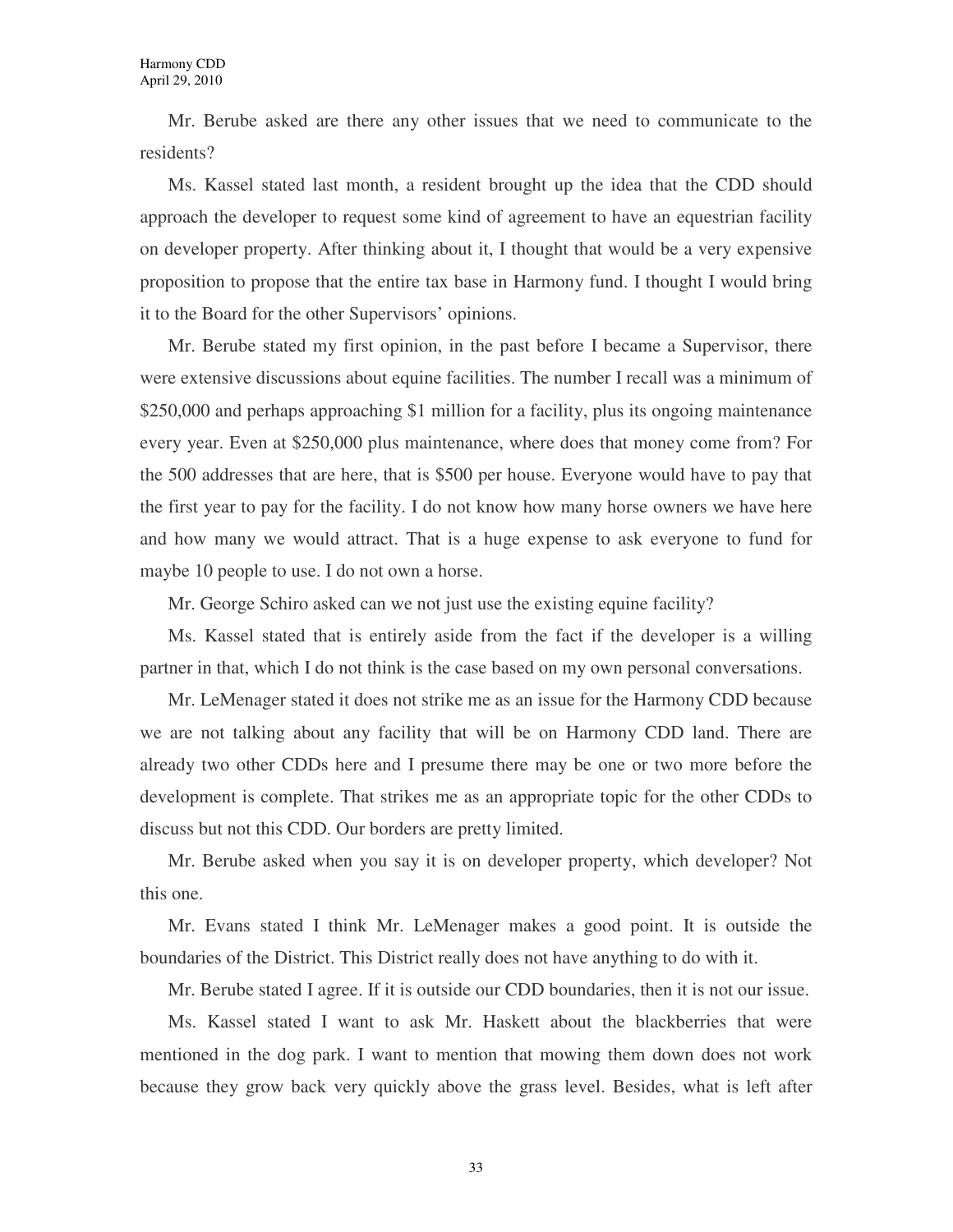they are mowed is still thorny. I think they need to be pulled. Secondly, we discussed the columns in various areas, and I want to make sure the ones in the dog park are included.

Mr. Haskett stated yes, all columns and gazebos throughout the community.

Ms. Kassel stated garbage trucks have been here on Wednesday mornings in April. Does anyone know what that is about?

Mr. Haskett stated no.

Ms. Kassel stated we thought they were here to pickup yard waste, so we left some out but they did not pick it up.

Mr. Evans stated we discussed the issue about the soccer field and the problem maintaining it. I understand a lot of that has to do with the type of equipment used for standard landscaping maintenance and trying to maintain the soccer field, and that you are trying to do the job but you do not have the proper equipment. Mr. Brock Nicholas is offering golf course maintenance assistance because they maintain a lot of turf and because they have the equipment specific to that style of turf maintenance. They are offering, free of charge, to assist us to the extent they can, if the Board accepts their offer to come onto District property. I am raising the issue to see if anyone has any objections to it.

Ms. Kassel stated I think it is very generous.

Mr. LeMenager stated yes, I think it is a wonderful idea.

Mr. Berube stated they are here on property all day anyway, so there is no reason not to accept their offer.

#### **SEVENTH ORDER OF BUSINESS Audience Comments**

Mr. Dave Leeman stated I am wondering if you have been hearing a rash of complaints about unauthorized access to the dog parks and if that is why you are considering them with the card access system. It seems totally unnecessary to me. I understand why you need the security system with card access for the boats and the swimming pools, but the dog parks have not had any issues for as long as I have lived here. I think it would be spending a lot of money unnecessarily.

Mr. Evans stated we are going through an evaluation process. Rather than just addressing a piece of it, we are trying to understand all the component parts. It may be that the dog park may not need it.

Mr. Leeman stated that was just my comment and how I feel about it.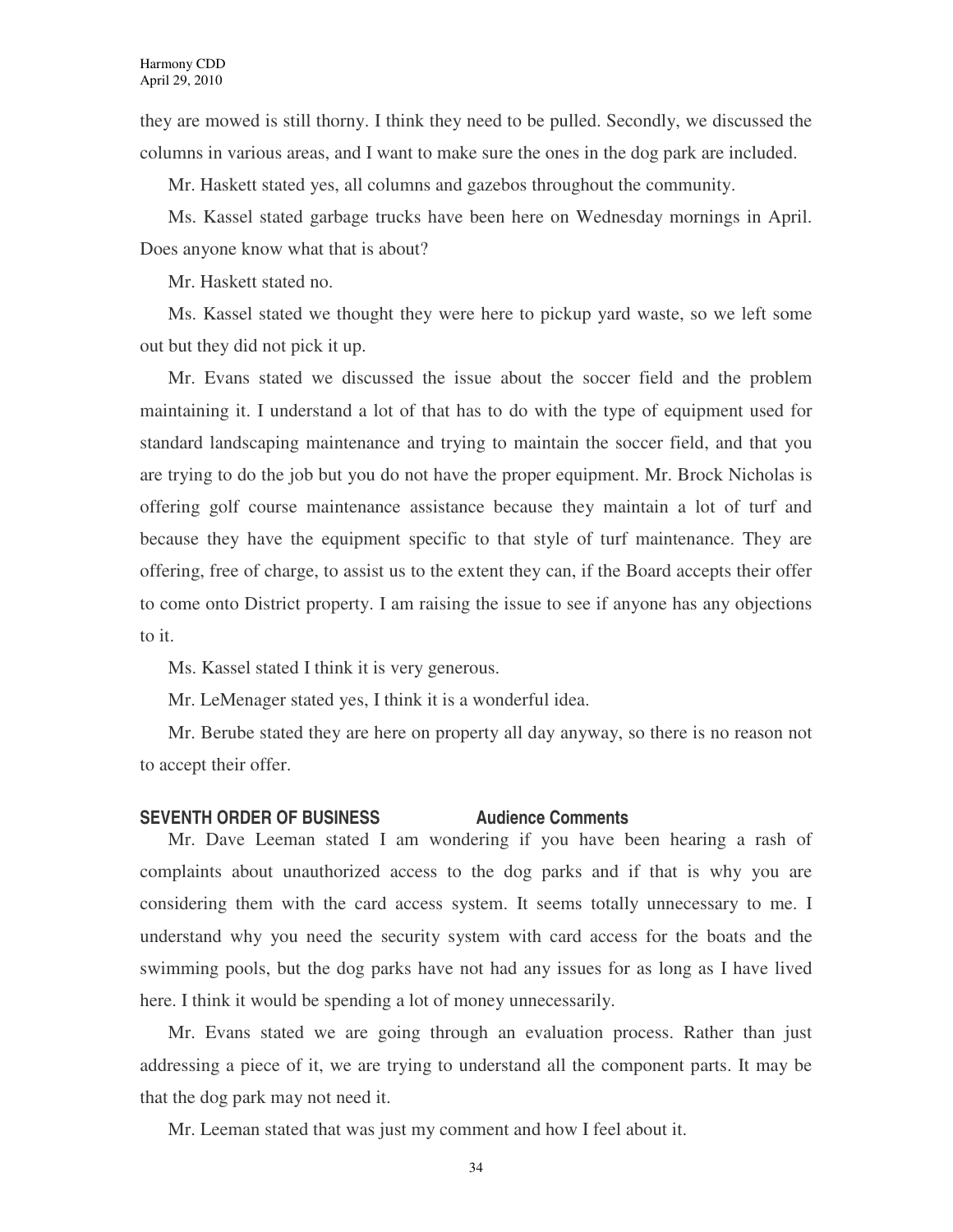Mr. Ray Walls stated my wife was at the pool a couple weeks ago, and some little kids were throwing rocks and she stepped on one in the pool. I do not know if there is a solution to remove the rocks from the plantings to take away that attractive nuisance.

Mr. Berube stated I have noticed rocks in the pool, too. We had some commentary on that and rocks were the best solution to the ground cover for the two palm trees. In light of the damage that has been occurring, maybe we need to rethink the rocks.

Mr. Evans stated better supervision would help.

Mr. LeMenager stated better access will control who gets to go into the pool area. Maybe the problem will go away then.

Ms. Kassel stated I do not know that it will.

Mr. Walls stated they were residents' kids and were permitted to be there.

Mr. LeMenager stated if we have a card access system, then we can deactivate their card.

Ms. Kassel stated we have cameras in that area.

A Resident stated I live in a Five Oaks townhouse, and in the back on the building over the garage doors, there are four townhouses with lights out that no one takes care of. It is very dark there.

Mr. Evans asked are those lights wired to the individual units?

Mr. Haskett stated yes.

Mr. Tome stated sometimes just changing the bulb does not always work, because it could be the photocells that do not work.

Ms. Kassel stated it is the responsibility of the people who own those units.

The Resident stated I called many times and no one comes to fix them.

Ms. Kassel stated it may be an absentee owner. The CDD cannot do anything about that issue. The CDD is not empowered to require a home owner to change their light bulbs. You need to go directly to the home owner.

A Resident stated we had the same problem in the Ashley Park condominiums. The issue is the timers were not functioning properly. The timers were misreading the daylight and turning the lights on, causing them to burn out. In Ashley Park, it is up to the association to replace the bulb and manage the timers, but there is still an issue to be done. The townhomes have their own association, but no one knows who it is. I think it may be the same problem we had where the timers need to be looked at.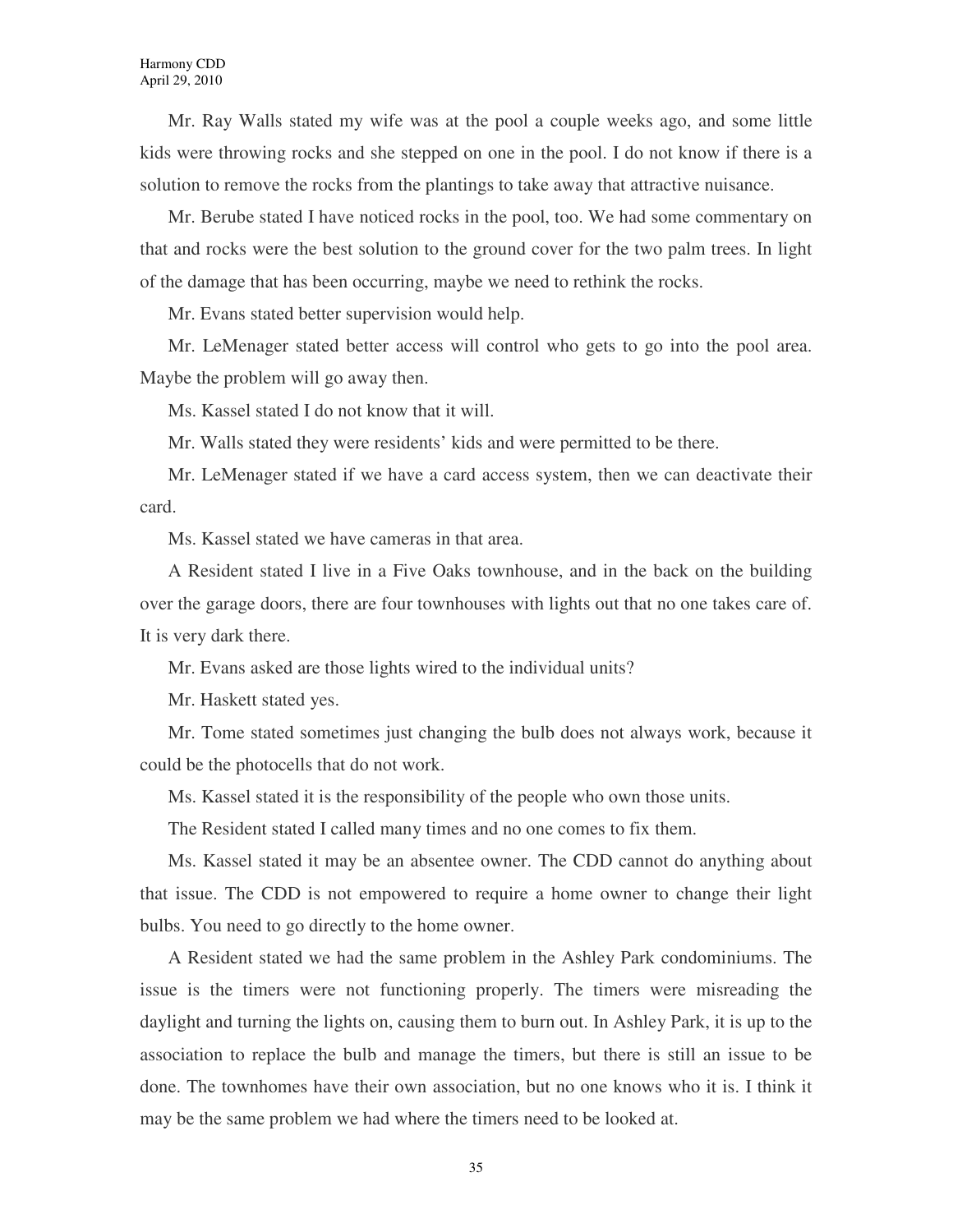Mr. Berube stated to someone, you pay a home owners association fee, and that sub association is the entity you want to contact. Call that property manager, give him the addresses and tell him the problem. They are the ones who should take action on that for you.

Ms. Kassel stated the phone number will be on the bill you receive from that sub association, not the Harmony Residential Owners Association.

A Resident stated my mother had a question and could not be here about the deposits for the boats and to reserve the pool. Why do home owners have to pay the CDD an additional fee to rent them?

Mr. LeMenager stated it is not rent.

Mr. Evans stated it is a security deposit and you get your money back if you do not break it. You are not being charged for the use of that facility.

The resident stated she feels it does not matter whether or not we get the deposit back. We should not have to pay it in the first place.

Ms. Kassel stated you are not actually paying for it. It is a damage deposit because we have had situations where people take out a boat and return it in and it is damaged. We as residents have to pay for that if no one pays the damage deposit, even though it is their fault that it happened. The point of a damage deposit is, we do not take your money. We take your credit card information so that if something happens, we can charge that \$250 damage deposit.

Mr. George Schiro asked do different rules of order apply to different meetings?

Mr. Evans asked what are your comments? This is where you make your comments.

Ms. Kassel stated obviously you think they do, but my impression is the same rules of order apply at every meeting.

Mr. Schiro asked do different rules apply to different residents who ask questions?

Mr. Evans stated no, I think we are pretty fair and balanced.

Mr. Schiro stated I just wanted to clarify that. Earlier it was discussed that there are problems with website and some people cannot access the website. This problem was brought to the attention of the management company six months to a year ago, but nothing was done about it.

Mr. Berube stated something was done about it. We posted a disclaimer that if you are not using Internet Explorer, you cannot get on the website. Now we recognize there is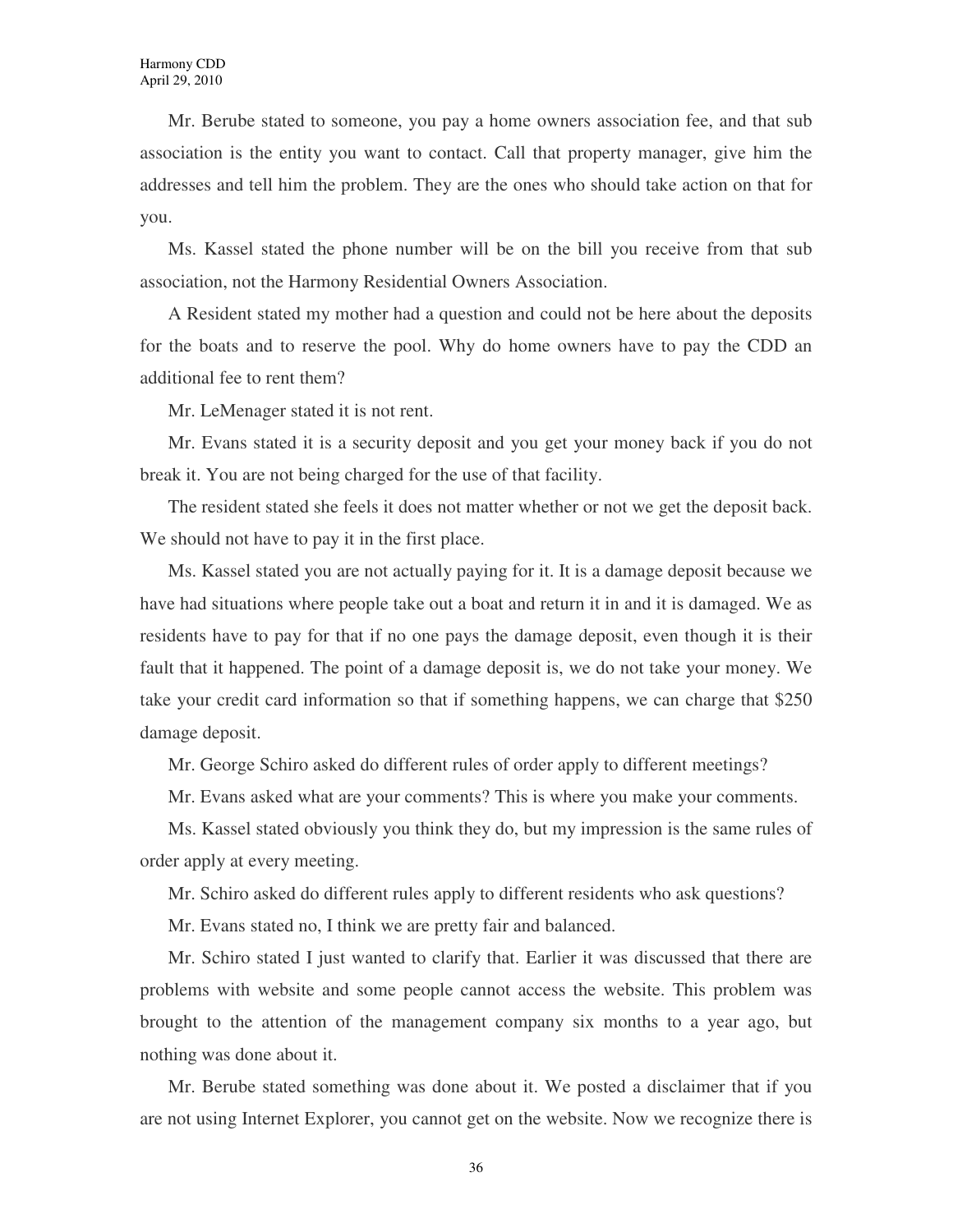a potential problem that might be bigger than we thought. You just heard the Board tell the manger to look into it.

Mr. Schiro stated it should have been done a year ago.

Mr. Moyer stated there used to be a website for the CDD that was not maintained and there were no records. I volunteered to do this website at zero cost to Harmony.

Mr. Schiro asked how much do you make from the CDD every year?

Mr. Moyer stated it is not within the scope of services and it does not matter how much my company makes every year. This is an example of no good deed goes unpunished. We can hire a webmaster and pay good money to do what you are asking us to do.

Mr. Schiro stated my 14 year old can do a better job for free.

Mr. Evans stated this section is for comments. This is not for a debate. If you want to make civil comments, I am more than happy to listen to them. I will not tolerate you trying to repeatedly disrupt this meeting. If you do it one more time, you are out permanently. I want to make sure there is no room for misunderstanding.

Mr. Schiro asked Mr. Evans, may I ask you a personal question?

Mr. Evans stated no, you can make your comments and then you can sit down.

Mr. Schiro stated I think Luke Brothers is doing their best to try to resolve the problem that we have seen. One problem I saw the other day is that it appears Luke Brothers was not informed as to boundaries of CDD property. I talked with Eric, who was going to talk to Mr. Shafer about the grass behind my house.

Mr. Shafer stated everyone's line in their backyard was a straight line but where you were asking him to cut was deeper than that.

Mr. Schiro stated Mr. Golgowski suggested to me that where I asked him to cut, he should be cutting because that is CDD property. The problem is that no one else around the pond has been informed. Their builders planted grass on CDD property and every resident around pond is mowing CDD property. My builder charged me money to put grass on CDD property and I mowed it for years. I have been made aware it is CDD property that I have been mowing. I need the CDD to cut the grass on CDD property behind my house and every other house behind that pond. Can the CDD at least acknowledge that they need to cut the grass that is CDD property?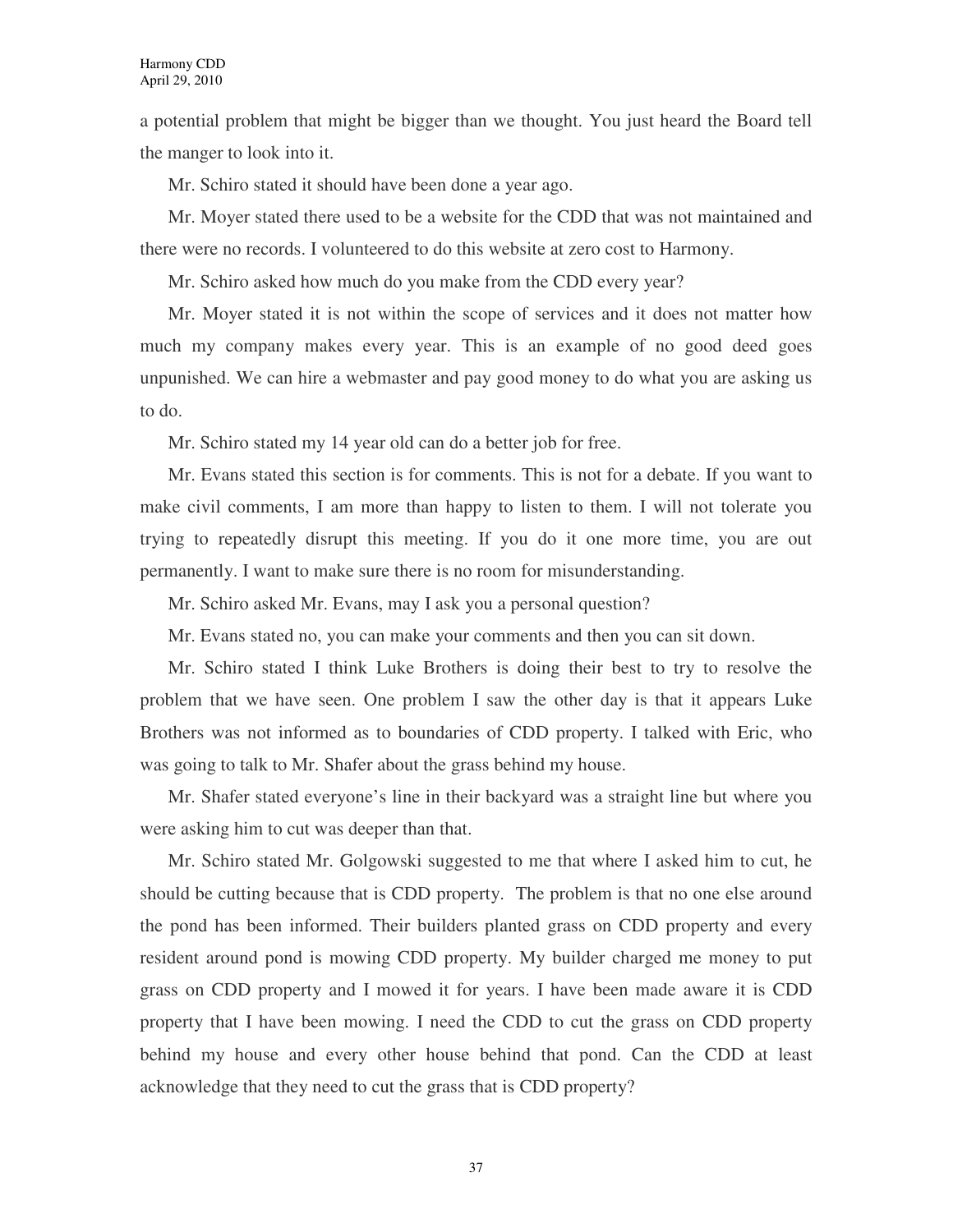Mr. Berube stated Mr. Shafer should get with Mr. Haskett and Mr. Golgowski and if it is supposed to be part of the Luke Brothers contract, then we know Mr. Shafer will take care of it.

Mr. Schiro stated this is the direct result of a decision made by Mr. Evans many months ago.

Mr. Berube stated we are going to address your comment.

Mr. Schiro stated the proposal that was just approved by the Board has a defect in it, and I would like you to reconsider it, especially Mr. Berube, because he seems to be more in touch with the residents.

Mr. Berube asked what is the defect?

Mr. Schiro stated you have a list of ponds that will have plant material installed, the vast majority of which are on the golf course, which is owned by the developer. The CDD is going to pay to put plants on the golf course. Ponds 25 and 26 are part of the developed area where people live and see these ponds every day. I suggest that ponds 25 and 26, which are not on the golf course but part of the residential areas, need to be landscaped first and the golf course ponds, which are ponds that are owned by the developer, should be landscaped last.

Mr. Tome stated you need to consider the intent of what the plantings are supposed to do.

Mr. Schiro stated just plant the residential ponds first and golf course ponds last. If the developer wants to put plantings on them, they can do it themselves.

Mr. LeMenager stated there are more than two ponds in residential areas. What about ponds 10 and 20?

Mr. Schiro stated if there are others that I missed some, then do those first.

Mr. Berube stated here is how this came about. The conversation I had with Bio-Tech last month was, we decided to pick the worst ponds first with the algae mats and other problems, and we asked Bio-Tech for a limited proposal to take care of those ponds. It does not mean the other ponds are off the list. I understand your concern. This is a problem with the health of the ponds, not necessarily the aesthetics. The work is not limited to this list. This is where we are starting and we will bring it back if we need more work for the health of the ponds. Is that fair enough?

Mr. Schiro stated yes.